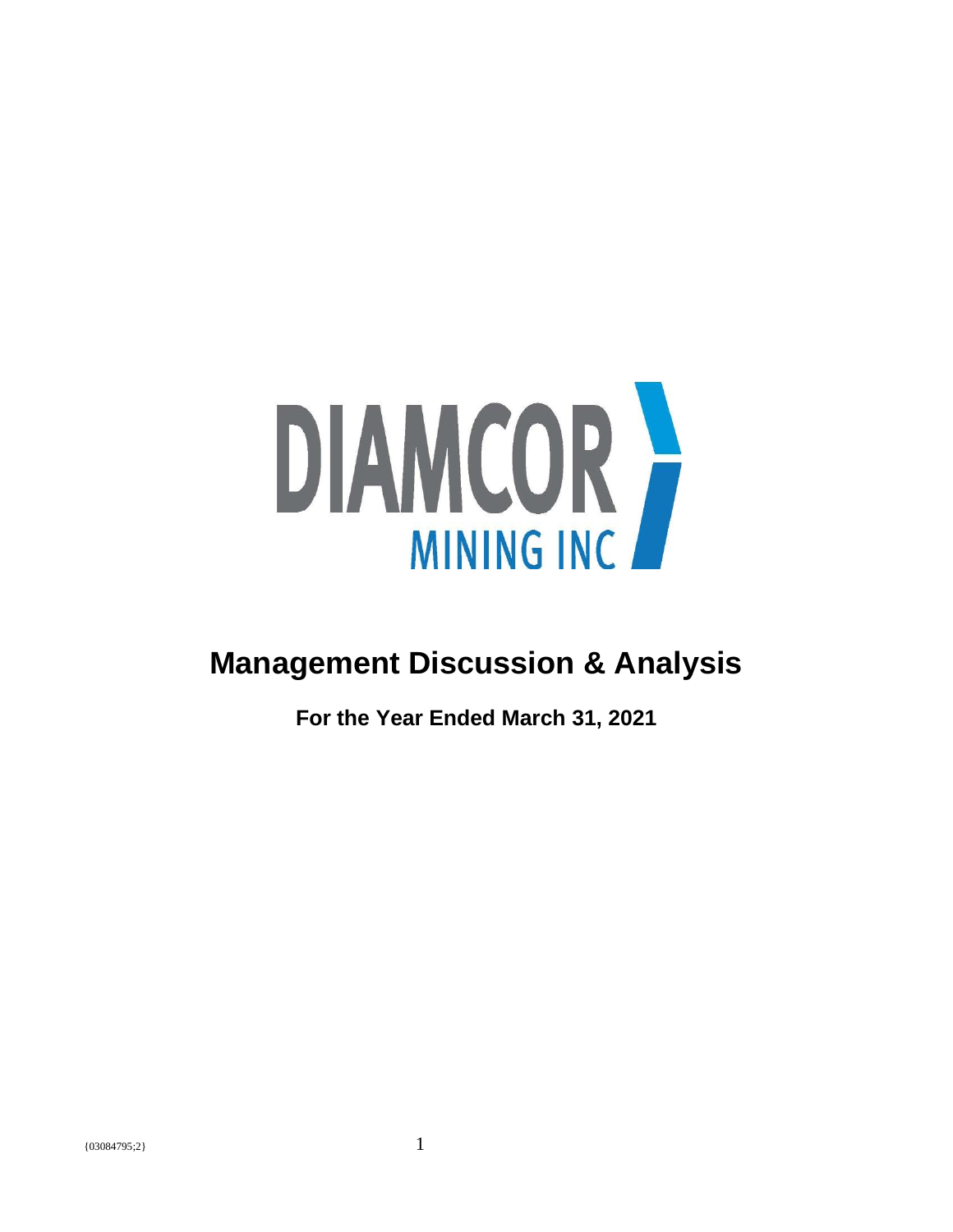# **DIAMCOR MINING INC. MANAGEMENT'S DISCUSSION AND ANALYSIS**

# **FOR THE YEAR ENDED MARCH 31, 2021**

Management's discussion and analysis ("MD&A") focuses on significant factors and the operating results and financial position of Diamcor Mining Inc. ("Diamcor" or the "Company") and its subsidiaries. To better understand the MD&A, it should be read in conjunction with the audited consolidated financial statements and notes thereto for the year ended March 31, 2021, and the MD&A and audited consolidated financial statements for the year ended March 31, 2021. The effective date of this MD&A is July 30, 2021

The audited consolidated financial statements for the year ended March 31, 2021 have been prepared in accordance with International Financial Reporting Standards ("IFRS"). Unless otherwise specified, all financial information is presented in Canadian dollars.

Some of the statements in this MD&A are forward-looking statements that are subject to risk factors set out in the cautionary notes contained herein.

Additional information about the Company and its business activities is available on SEDAR at [www.sedar.com](http://www.sedar.com/) and on the Company's website at [www.diamcormining.com.](http://www.diamcormining.com/)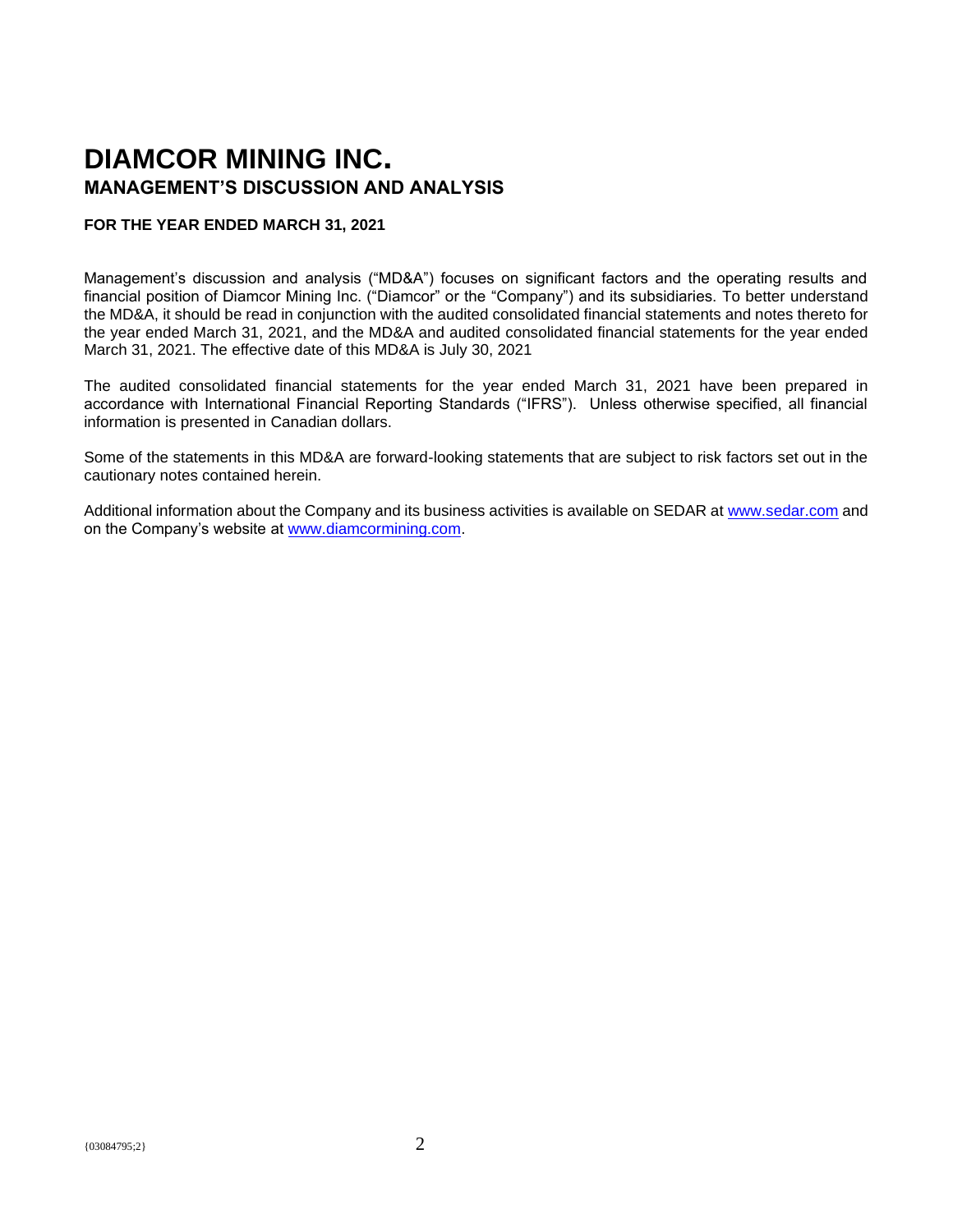# **CORPORATE HIGHLIGHTS in Fiscal 2021**

- With the continuation of the COVID-19 global pandemic, the Company's focus remained on maintaining reduced costs, operational planning for the resumption of operations, and continued strengthening of the operational management team.
- Due to the continued limitations on operations during the year associated with the COVID-19 global pandemic, the Company tendered and sold 6,817.45 carats of rough diamonds recovered from previous tailings re-treatment exercises, generating revenue of (USD) \$1,244,983, for an average of (USD) \$182.62 per carat.
- In total, ongoing trial mining exercises at the Company's Krone-Endora at Venetia project from inception thru March 31, 2021 have resulted in the incidental recovery, tender, and sale of 161,022 carats of rough diamonds generating revenue of (USD) \$26,954,654, resulting in an average of (USD) \$167.40 per carat.
- The Company announced a convertible loan financing, the closing of a first tranche, and the extension of this convertible loan financing on September 29, 2020, October 20, 2020, and November 16, 2020 respectively. The Company announced the closing of a second tranche on December 21, 2020.
- The negotiated and agreed upon suspension of equipment payments to Caterpillar finance continued thru October and November, and were restarted in conjunction with the resumption of operations in December 2020.
- Significant reductions to salary and wages expenses, variable operational costs, and historical fixed costs were achieved during the year given the suspension of operations after the Government of South Africa mandated COVID-19 shutdown. Interest expense increased primarily because of the acquisition of certain mining equipment completed in February and March 2020 prior to this shutdown.
- A net loss of \$3,437,854 was recorded for the year ended March 31, 2021, resulting in a \$0.05 per share loss. (\$0.05 – 2020). By December of 2020, the Government of South Africa reduced some of the restrictions of the mandated COVID-19 shutdown, and with due consideration to maintain reduced costs given the uncertain circumstances associated with COVID-19, the Company elected to resume operations only on an appropriate limited scale.
- The Company had 69,382,916 common shares issued and outstanding as at March 31, 2021 and has authorized capital of an unlimited number of shares.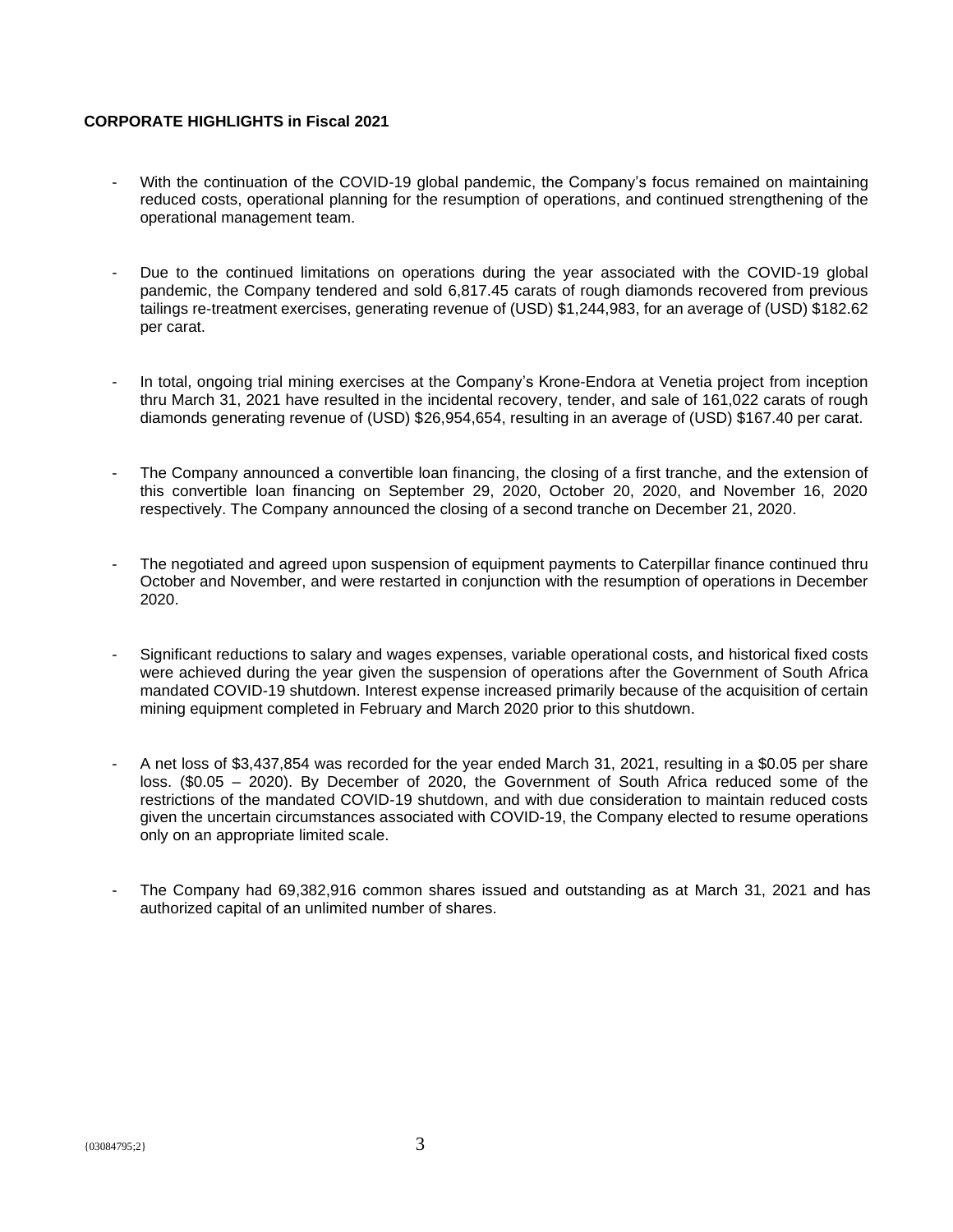#### **ABOUT DIAMCOR**

Diamcor Mining Inc. ("Diamcor" or the "Company") is a junior mining and exploration company incorporated in the Province of British Columbia under the Business Corporations Act (BC). The Company has a proven history of supplying rough diamonds to the world market and its principal focus is the identification, acquisition, exploration, evaluation, operation, and development of unique production focused diamondbased resource properties. The Company established a long-term strategic alliance and secured financing from world famous luxury retailer Tiffany & Co. and is currently developing the Krone-Endora at Venetia project which it acquired from De Beers. Upon successfully acquiring the project, the Company secured a 30-year mining right for an initial target area (657.71 hectares of the project's total 5,888-hectare area), and the required Water Use License. The Company then significantly advanced the Krone-Endora at Venetia project through the development of extensive infrastructure including the construction of ~60 km of roads, the procurement and development of two large deposit specific processing plants, the installation of ~20km of underground water pipelines and a 13km independent power line, backup power systems, and worker housing. Early in 2020, the Company completed the acquisition of a Caterpillar heavy equipment compliment for the project and continues to advance various other infrastructure items aimed at supporting the further development of the project for both the near and long-term. The collective advancement of all items over a period of years at the project provides the Company with the potential to establish a low-cost surface mining operation. The project's deposits, and their association with and origins from the adjacent world-famous Venetia deposit, provide the Company with the potential to establish a source of rough diamond supplies consisting of a relatively high percentage of gem and near gem quality with the added benefit of large diamond recovery potential (largest individual rough diamond recovered to date from trial mining exercises – 91.7 carats). The Company's long-term strategy is to continue to grow its position as a producer and supplier of quality rough diamonds to reputable diamond purchasing entities serving the global diamond market.

The Company's common shares trade on the TSX Venture Exchange under the symbol "V.DMI", and on the OTCQB tier in the United States under the symbol "DMIFF".

#### **CORE BUSINESS AND STRATEGY**

Diamcor has an established operating history in South Africa, key strategic relationships within the diamond industry globally, extensive knowledge of various diamond mining opportunities, and as noted, is currently developing the Krone-Endora at Venetia project it acquired from De Beers. The Company's strategy is to identify, evaluate, acquire, and develop various types of diamond related properties and other mining projects, with a specific focus on opportunities which demonstrate the potential to generate near-term and sustained rough diamond production and/or positive cash flow while minimizing shareholder dilution.

The Company advanced this strategy by acquiring the Krone-Endora at Venetia project from De Beers Consolidated Mines Limited. When acquired, the Krone-Endora at Venetia project consisted of the prospecting rights over the farms Krone 104MS and Endora 66MS with a combined surface area of approximately 5,888 hectares directly adjacent to De Beer's flagship Venetia Diamond Mine in South Africa. The deposits which occur on the properties of Krone and Endora have been identified by De Beers as both, an upper "colluvial" deposit, as well as a lower / basal "alluvial" deposit, both of which are proposed to have originated from the higher grounds of the adjacent Venetia kimberlites, with the full extent to which these deposits occur over the entire area of the project yet to be determined. De Beers previously completed exploration efforts on an initial area of interest comprised of approximately 310 hectares of the properties, the results of which were reported in an initial Independent National Instrument 43-101 Technical Report (the "Initial Technical Report") which was filed by the Company in conjunction with the acquisition. The Initial Technical Report provided an inferred resource estimate of 54,258,600 tonnes of diamond bearing gravels, and 1.3 million carats of diamonds for the 310-hectare area of interest in that report. The Initial Technical Report also noted that based on the previous work programs and evaluation completed to date by De Beers and the Company, an estimated 1,000m, or 1 vertical km, of material was shifted and eroded off the kimberlites of Venetia onto the lower surrounding areas including those of Krone and Endora, with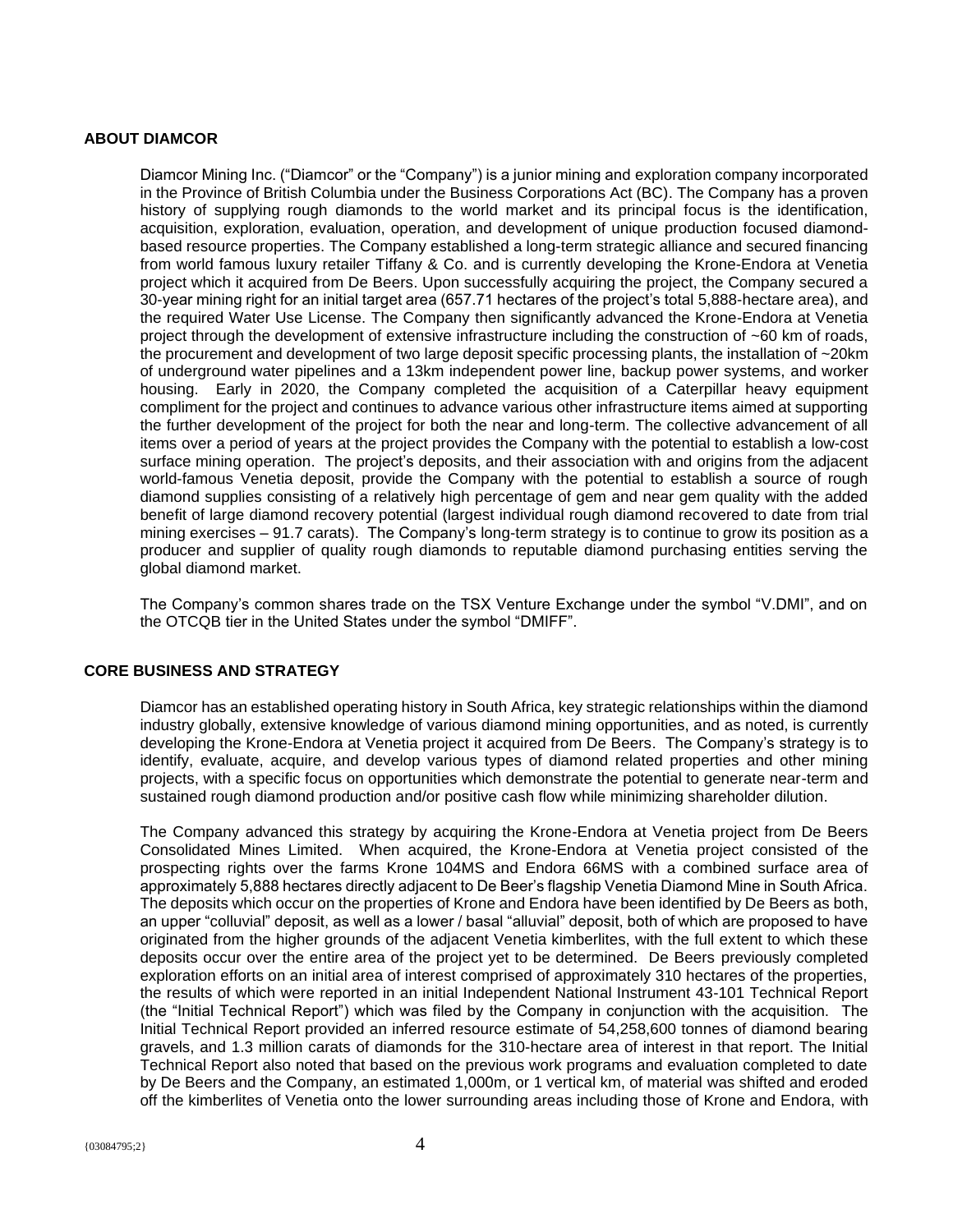the full extent of the materials deposited on the properties of Krone and Endora yet to be determined, which remains a primary focus of the Company's efforts currently underway. The Company's initial efforts have been focused on key areas of interest defined by the previous work and estimates outlined in the Initial Technical Report, and specifically on the K1 area of the project, the establishment of infrastructure and equipment required to support the project for the long-term, the completion of trial mining and bulk sampling efforts to better define the location and extent of material on the Krone and Endora properties, and the finalization of work required to support the filing of an updated Independent National Instrument 43-101 Technical Report (the "Updated Technical Report") on April 28, 2015. These combined efforts along with the bulk sampling and trial mining efforts underway are aimed at allowing the Company to secure data to aid it in arriving at initial production decisions for the project in the near-term.

In addition to the advancement of the Krone-Endora at Venetia project, the Company continues to review and pursue other mining opportunities in South Africa and other mining regions. The Company believes its strategy will enhance its ability to take advantage of the current trend of declining world-wide production of rough diamonds due to the aging of current diamond mines, and the lack of recent new discoveries. The Company, and many industry experts, also believe this trend presents the potential for increasing prices and demand of higher quality natural rough diamonds from conflict-free sources in the coming years. These forecasted rough diamond price increases are a function of; not only the projected material shortfalls in future diamond production, but also the potential increases in customer demand from developing markets such as China and India, and the restoration of demand in historically strong markets such as the United States. It is widely accepted and documented that many existing larger diamond mines are approaching the later stages of their expected life of mine, and current rough diamond production levels are expected to remain consistent at best, or potentially be reduced in the near future. These dynamics, coupled with the fact that few, if any, large new diamond mines have been identified or developed which demonstrate an ability to meet these projected future increasing demands, along with the fact that long lead times of +/-10 years are typically associated with bringing any large new diamond mine into production. Combined, these elements present a compelling opportunity for companies with the ability to provide rough diamond production in the coming years, and the Company believes it is well positioned to exploit this opportunity.

# **COVID-19 UPDATE**

In March of 2020, the Company was forced to suspend operations due to a Government of South Africa mandated COVID-19 shutdown in South Africa. The Company was able to partially resume operations and planning in October of 2020 with reduced staffing levels and appropriate COVID-19 precautions in place, and to further advance these objectives in December of 2020. The Company continues to monitor the global diamond market as well as potential COVID-19 developments which may affect its operations.

# **KEY PERFORMANCE DRIVERS AND RECENT EVENTS**

The primary performance drivers for the Company are: the identification and acquisition of projects which demonstrate potential for near-term diamond production and future growth, with suitable costs and diamond yields, the successful transition of these projects into full scale production, the dynamics of current and future rough diamond market prices for various reasons including the recent events associated with COVID-19, and the establishment of strategic relationships with reputable purchasing entities of rough diamonds serving global markets.

Historically, the onset of the global financial crisis in 2008 and 2009 had a profound effect on the world economy including the diamond market. At that time, analysts, industry experts, and trade publications reported a softening of diamond prices and short-term demand. Despite this decline in the rough diamond market at that time, industry experts anticipated increasing demand from the emerging markets of China, India, and the Middle East. As of mid-2010 rough diamond prices began to recover and were approaching the previous historical all-time highs experienced prior to the global financial crisis. This trend of steadily increasing rough diamond prices largely continued, and by mid-2011 industry sources were reporting rough diamond prices above the 2008 pre-crisis highs. Starting at the end of 2018, rough prices for certain categories of goods again began to fall under pressure, a trend which continued through to the end of 2019. The events of early 2020 associated with the global public health and economic crisis relating to COVID-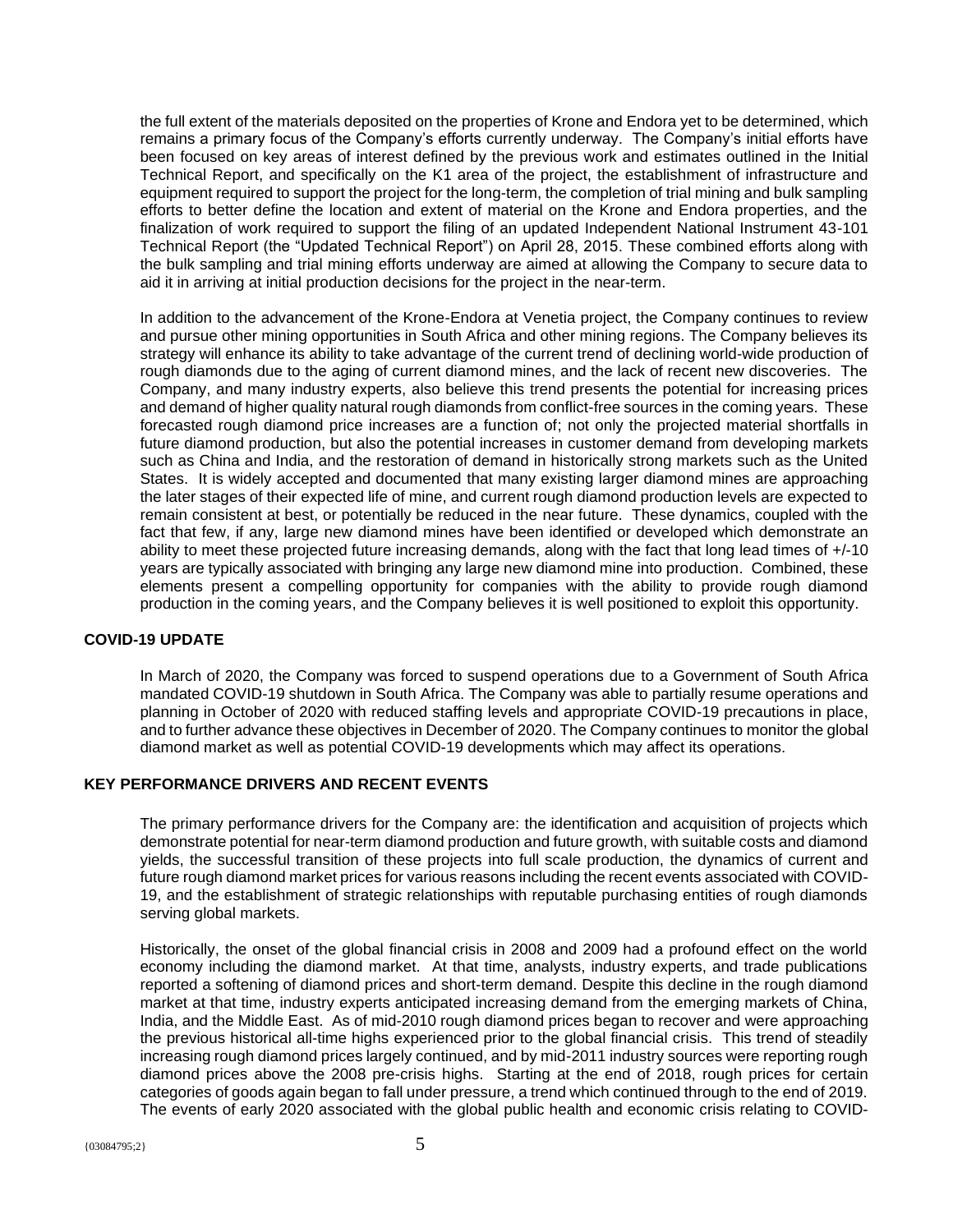19 had a significant impact on a majority of businesses throughout the world and the rough diamond industry. As a response to this global crisis, on March 26, 2020 the Government of South Africa mandated a COVID-19 lockdown, and operations at the Company's Krone-Endora at Venetia project were required to shut-down completely three (3) days afterwards. The South African lockdown was widely accepted as one of the most comprehensive and restrictive in the world and while originally proposed to be for a duration of 21 days, was subsequently extended several times. By July of 2020, certain provisions of the lockdown with regard to the exporting of rough diamonds were relaxed and limited rough diamond tenders and sales resumed in Antwerp, albeit with significantly lower quantities of rough diamonds being offered. As of October 2020, trade publications and reports from various tender facilities indicated prices appeared to be recovering in various categories, and overall supplies of rough diamonds being offered remained lower than normal. On September 21, 2020, the Government of South Africa announced that the lockdown had been reduced to Level-1, the lowest level of restrictions, allowing operational planning to resume at Krone-Endora at Venetia moving forward, and by December of 2020 the Company had resumed mining and processing material on a limited basis. Due consideration must be given for the ongoing dynamic nature of the COVID-19 global pandemic as governments continue to monitor the situation, which may result in a change to restrictions for all businesses at any time. Despite the various price fluctuations over the years and declines in prices due to the uncertainties surrounding COVID-19, prices have recovered to historical levels, and the overall potential for further increasing rough diamond prices over the long-term remains logical for the same looming supply/demand reasons set forth above. Continued reductions in overall rough diamond production from major suppliers such as De Beers and Alrosa are also expected to continue in the near-term, presenting a potential opportunity for companies with the ability to supply rough diamonds as overall supplies are expected to remain lower than usual for the near-term. Readers are cautioned that any significant and sustained decrease in the market prices for rough diamonds could have a material adverse effect on the Company's performance and results from operations**.**

As of March 31, 2021, the Company's principal assets were the following: (i) a 70% majority interest in DMI Minerals South Africa (Pty) Ltd., which the Company used to acquire the Krone-Endora at Venetia project from De Beers Consolidated Mines Limited, (ii) a 100% interest in DMI Diamonds South Arica (Pty) Ltd., which serves as the Company's main corporate entity to support its South African projects, operations, initial exploration efforts, and the evaluation of all future projects. Below are brief descriptions of each of these assets.

#### **DMI Minerals South Africa (Pty) Limited**

The Company owns a 70% majority interest in DMI Minerals South Africa (Pty) Ltd. ("DMI Minerals") with the remaining 30% interest held by the Company's South African Black Economic Empowerment partner Nozala Investments (Pty) Ltd. ("Nozala"). On May 26, 2008, DMI Minerals received confirmation from De Beers that its proposal to acquire the Krone-Endora at Venetia project had been approved as the successful bid pending finalization of a definitive sale of assets agreement. On December 22, 2008, the parties to the transaction completed and executed a definitive sale of assets agreement, and then on March 31, 2010, executed an amended and updated version of the original sale of assets agreement. Under the terms of the original sale of assets agreement the entire area associated with the Endora 66MS property prospecting right was to be transferred, along with an agreed upon portion of the entire area of Krone 104MS property prospecting right subject to an amendment to exclude certain areas inside the current De Beers Venetia Mine fence line. Despite some delays, after due consideration to the proposed area of the Krone 104MS property in question for exclusion, De Beers subsequently agreed to transfer the entire area of Krone 104MS without any amendment or sub-division as part of the transaction. There were no other material changes to the agreement and the transaction was ultimately finalized on December 14, 2010, and on February 28, 2011, the acquisition of the Krone-Endora at Venetia project was closed.

Following the closing of the Krone-Endora at Venetia project acquisition, on March 23, 2011, the Company, in conjunction with its subsidiary DMI Minerals, entered into a long-term strategic alliance and \$5.5M financing agreement with subsidiaries of New York based Tiffany & Co. Under the terms of the strategic agreement, Tiffany & Co. secured a first right of refusal to purchase up to 100% of the future production of rough diamonds from Krone-Endora at Venetia at fair market value prices to be negotiated and adjusted from time to time to reflect current market conditions. As part of the agreement, DMI Minerals retained the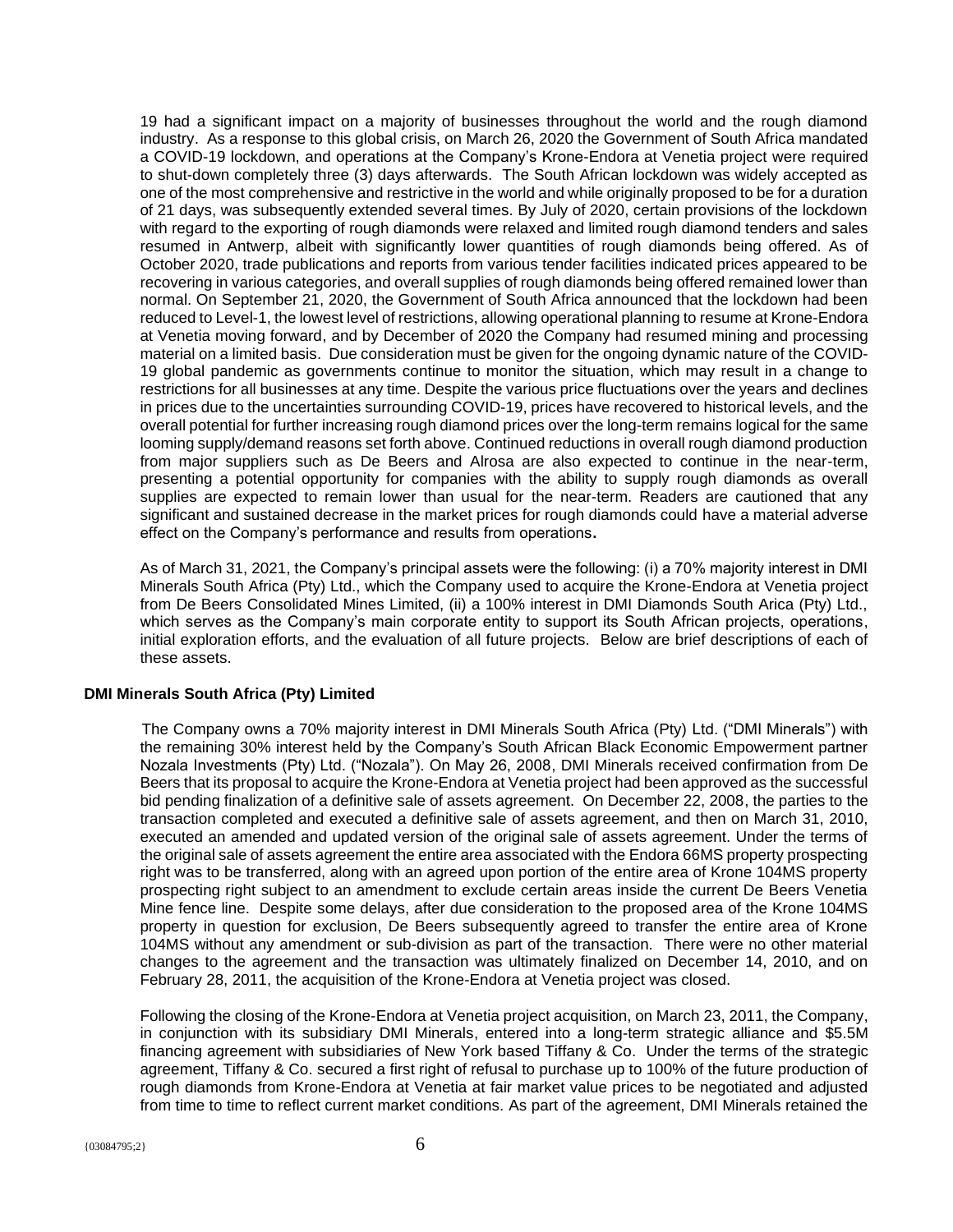right to freely market all specials (rough diamonds 10.8 carats or larger in size), as well as all other diamond production not selected for purchase by Tiffany & Co. under the terms of their first right of refusal. To expedite the further advancement of the project, Tiffany and Co. Canada provided the Company with a second financing of \$4M on November 16, 2012.

The development of extensive infrastructure began at the project in April of 2011, along with preparations for the start of an extended drilling program, a planned bulk sampling program, and trial mining exercises as recommended by the Initial Technical Report. The completion of extended drilling on 558 targets and the recommended programs undertaken were designed to be a continuation of the work previously completed by De Beers and aimed at:

- assisting the Company in its determination of the location and construction of infrastructure for the project,
- assisting the Company in its determination of how best to proceed with the further evaluation of areas of the project previously explored,
- assisting the Company in identifying additional areas of interest not yet accounted for in the Initial Technical Report for future exploration,
- allowing the Company to establish a current diamond price estimate for the project,
- advancing the recommended work programs to support the filing of an Updated Independent Technical Report (filed on April 28, 2015),
- supporting the Company's bulk sampling and trial mining exercises,
- supporting the application and issuance of a Mining Right from the South African Department of Mineral Resources (granted on September 11, 2014), and
- supporting the issuance of a Water Use License from the South African Department of Water Affairs (granted on April 11, 2016).

Collectively, all efforts are aimed at allowing the Company to advance the project and collect data to aid it in arriving at initial production decisions for the project. Extensive additional infrastructure development completed included:

- the clearing of 60km of temporary access roads to support the extended drilling program and the establishment of required infrastructure,
- the identification of areas to be targeted for additional bulk sampling and trial mining exercises, and the location for the construction of the project's plant sites,
- the removal of +/-4,000 truckloads of material for the establishment of a quarry in the area selected for future trial mining exercises,
- the clearing of  $\sim$  2 hectares for the construction of the plant site, the construction of fresh water and settling dams, the completion of civil engineering work, and the construction of a 5m raised wall around the plant site,
- the construction of ~20km primary access roads and bridges to support the long-term access of supplies to the project,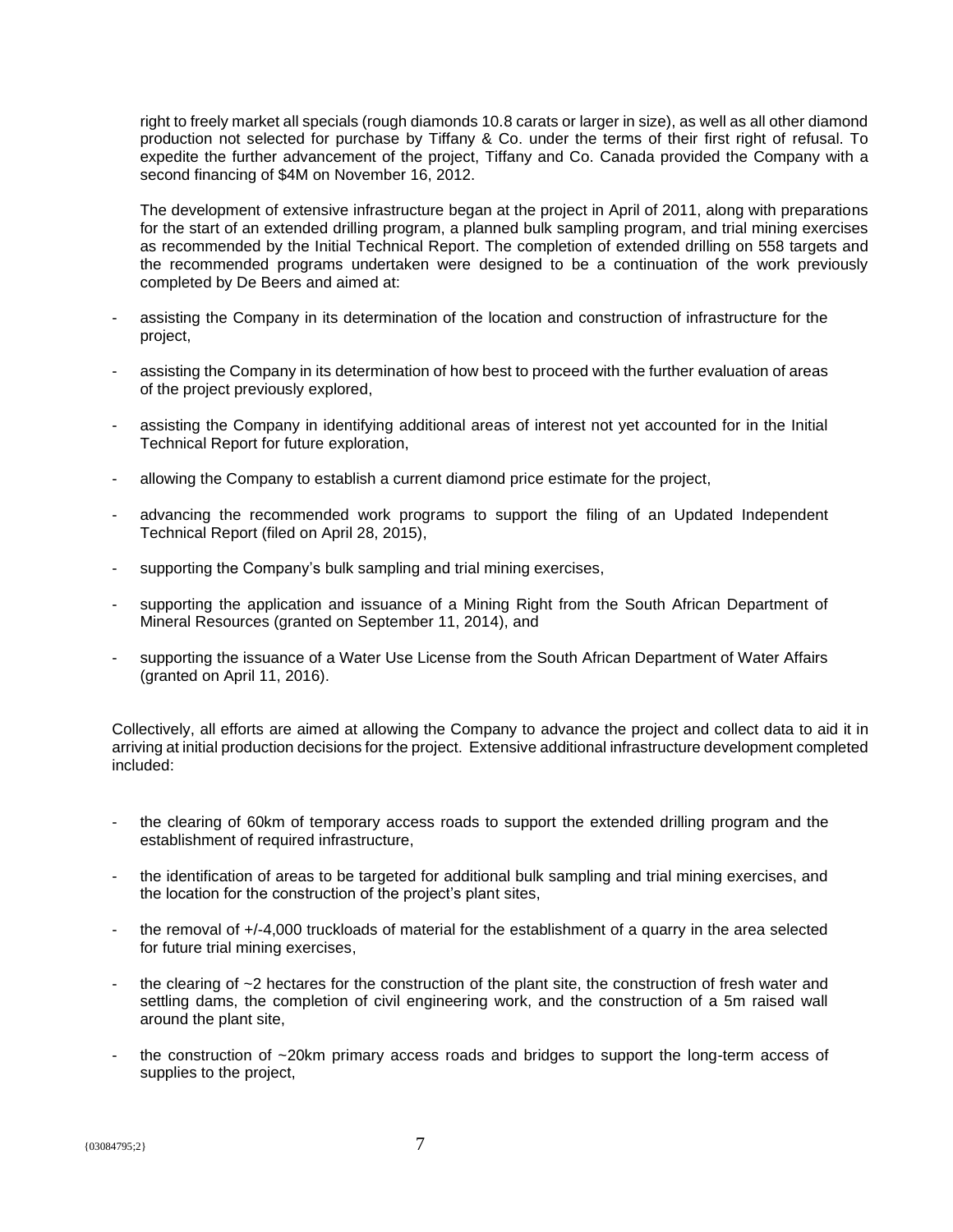- the installation of ~5km of high strength electrical security fencing, automated security gates, and security checkpoint facilities.
- extensive concrete work and infrastructure for the main treatment/processing plant, operational offices, and workshops,
- the installation of seven underground water pipelines totaling  $\sim$  20km in length,
- the installation of a  $\sim$ 13km main powerline and backup diesel generators, and
- the design, development, installation and testing of the project's deposit specific in-field dry-screening and main treatment plants to support the stated objectives and continued advancement of the project.

Due to the nature of the deposit, and specifically its high percentage of sand content, extensive consideration was required and implemented in the development of the dry-screening and main treatment plants. A separate in-field dry-screening plant located near the quarry was developed to achieve the goal of dry-screening out fine materials to reduce operating costs, and to provide the additional benefit of reducing overall water consumption at the main treatment plant. The Company's dry screening plant includes a large modular in-field dry-screening system. The infrastructure includes a rotary trommel, large Dabmar Bivitec and resonance screening equipment, extensive conveyor structures, collection bins, and other supporting infrastructure designed to screen out -1.0mm fines material prior to the delivery of the remaining material for final processing at the main treatment plant. Recent expansion and refinement of the quarrying and dry-screening operations has been undertaken to provide for even greater efficiencies and volumes, and to further increase the targeted removal of fines material from 45% to 60% through the dryscreening process. The main treatment plant has also undergone significant expansion and refinement, as has the project's final recovery facilities.

In fiscal 2018, the ongoing testing and commissioning of these expanded quarrying and dry-screening operations and indicated enhancement initiatives provided an increase in overall dry-screening capacities and operational efficiencies; however, problems in the recovery of wastewater from the project's settling dams due to the increased volume of fines being liberated at the main treatment plant were evident when operating at high volume. This negatively impacted operations overall and the incidental recovery of diamonds during the fiscal year, as operations and processing were periodically slowed or halted completely to reduce volumes of material being pumped into the project's rehabilitation/settling dams. Extensive testing of both the project's water and deposit material were completed and based on the recommendations of Company consultants and industry experts, the Company elected to implement further refinements to the project's dry-screening plant to enhance the liberation and the removal of fines through added crushing and screening. The Company chose to significantly enhance its operational team in 2019 and 2020, and various other refinements continue to be evaluated and tested to allow the Company to continue to maximize processing volumes and efficiencies at the project. All efforts underway are designed to support the further advancement of the project and the recommendations of the Updated Technical Report and aid the Company in arriving at initial production decisions for the project.

The Company has placed significant focus and emphasis on the successful closing, financing, and advancement of the Krone-Endora at Venetia project over a period of several years and currently views this project as its most significant business opportunity in the short-term. Building upon the success of the Krone-Endora acquisition, the related Tiffany & Co. strategic alliance and financing, and the collective experience of the Company's new management personnel, the Company also continues the process of identifying and evaluating both the full potential of the Krone-Endora at Venetia project, as well as other diamond mining opportunities with a view towards new acquisitions, development, and production opportunities.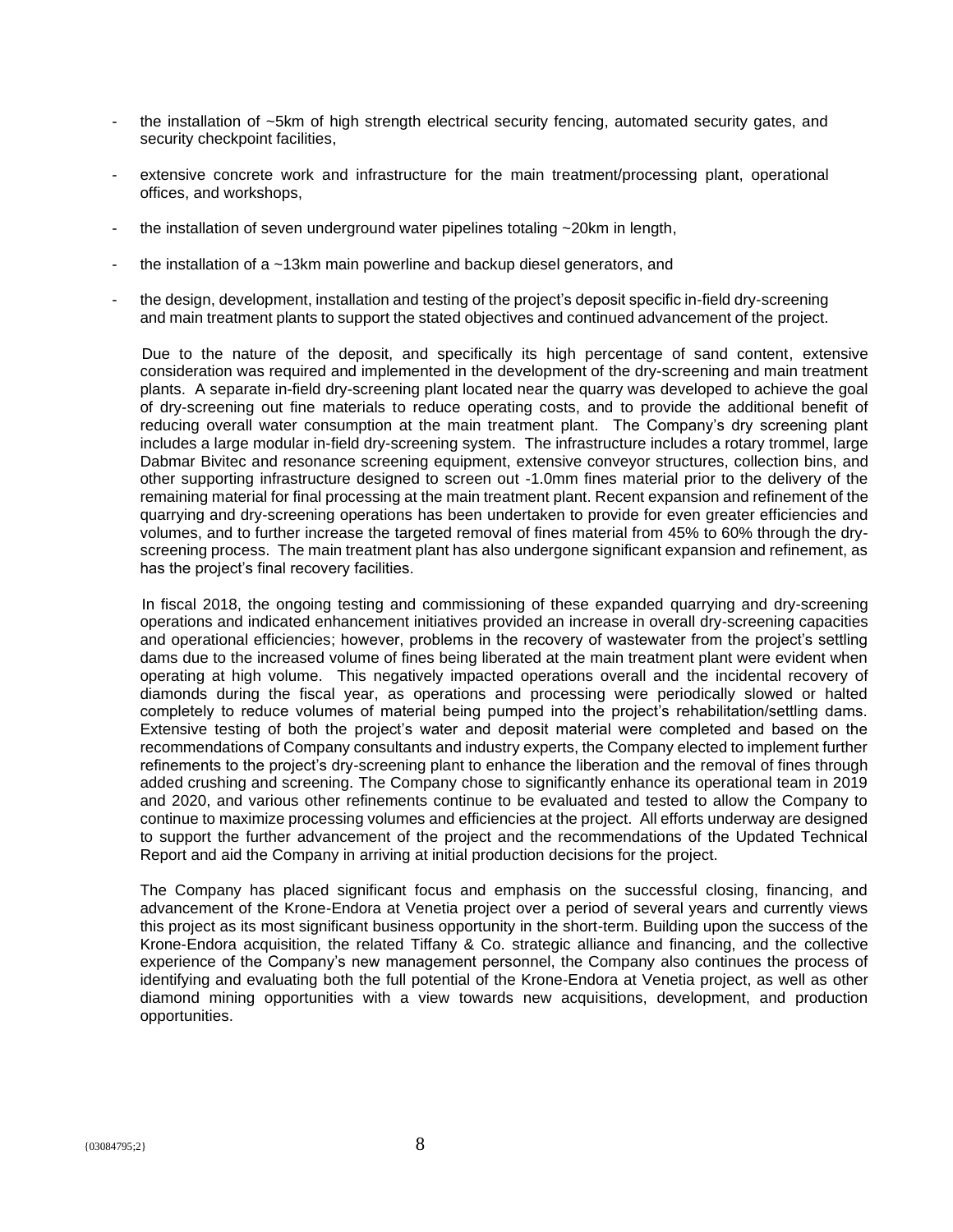#### **DMI Diamonds South Africa (Pty) Limited ("DMI Diamonds")**

DMI Diamonds is the Company's 100% owned South African subsidiary which is used as the Company's main corporate entity to support its South African projects and operations. As part of the Company's ongoing efforts to identify, acquire, and develop production-based projects, DMI Diamonds continuously evaluates and provides production support and equipment to various potential and ongoing projects within South Africa.

#### **MANAGEMENT AND CAPABILITIES**

In October of 2019, the Company announced the appointment of Dr. Kurt Petersen as Chief Operating Officer. With over 20 years of experience in the diamond industry, Dr. Petersen has extensive knowledge and experience in the areas of process modelling and simulation. He has worked with and consulted to some of the diamond industry's leading companies and is highly regarded and experienced in the design of diamond plants, as well as the optimization of recovery performance and operational processes. The addition of Dr. Petersen, along with several other operational managers appointed by him, is aimed at enhancing operational volumes, efficiencies, and cost reductions for the long-term at the project, as well as supporting additional efforts with regard to the determination of the greater potential of the deposits in the surrounding areas moving forward. There were no changes to the Board of Directors. Mr. Dean H. Taylor remains a Director and the Company's President and Chief Executive Officer. The Company's Board of Directors consist of the Company's CEO, Mr. Dean Taylor (Chairman), the Company's CFO, Mr. Darren Vucurevich, world renowned kimberlite expert and professor Dr. Stephen E. Haggerty, and corporate executive Mr. Sheldon Nelson.

The Company has developed extensive relationships with several industry leaders and employs the services of many of the same professional consulting firms which support the ongoing projects of large mining companies worldwide. These relationships assist the Company in its ability to successfully and cost effectively evaluate, plan, and execute on potential projects. The Company has ongoing access to an established operational team of well-trained service providers and suppliers in South Africa.

# *SOUTH AFRICAN MINING CHARTER – BLACK ECONOMIC EMPOWERMENT (BEE)*

In October 2002, with the support of all mining houses and labor unions concerned, the Broad-Based Socio-Economic Empowerment ("BEE") Charter was introduced by South African Cabinet. This Charter called for certain ownership and management goals in the mining industry for the benefit of historically disadvantaged South Africans within five years. These objectives have been set with the goal of providing equitable access to the nation's vast mineral resources for all South Africans. Many of these historically disadvantaged people are well-qualified, skilled workers already in the field and provide a wealth of opportunity for junior companies such as Diamcor. The advent of a new democratic constitution in South Africa has resulted in significant changes and restructuring of what was once referred to as the "big six" mining houses which traditionally controlled mining production and mineral rights within the region. New legislation has seen the phasing out of this past oligarchy and a shift of focus towards the government accommodating small mining companies and creating various opportunities for junior operations to prosper and grow when affiliated with successful Black Empowerment Partners.

On March 5, 2008, the Company announced a formal joint venture partnership with well-established South African BEE group Nozala. This partnership is currently reflected in the Diamcor South African subsidiary, DMI Minerals, which was formed to pursue diamond mining projects with near-term production potential within South Africa which fit within the Company's stated focus and strategy. Under the terms of the joint venture, which exceed the stated requirements of the BEE charter in South Africa, Diamcor retained a 70% direct ownership in the DMI Minerals subsidiary, with Nozala acquiring a 30% direct shareholder ownership interest. Operationally, expenses charged to the development of any projects held by the entity, and the profits generated, will be similarly proportional. The Company considers this joint venture to be a significant achievement because not only is Nozala a respected and established BEE group representing the interests of some estimated 500,000 rural women shareholders, but it is also a well-respected corporate entity in the South African business community. These attributes have the potential to enhance the Company's ability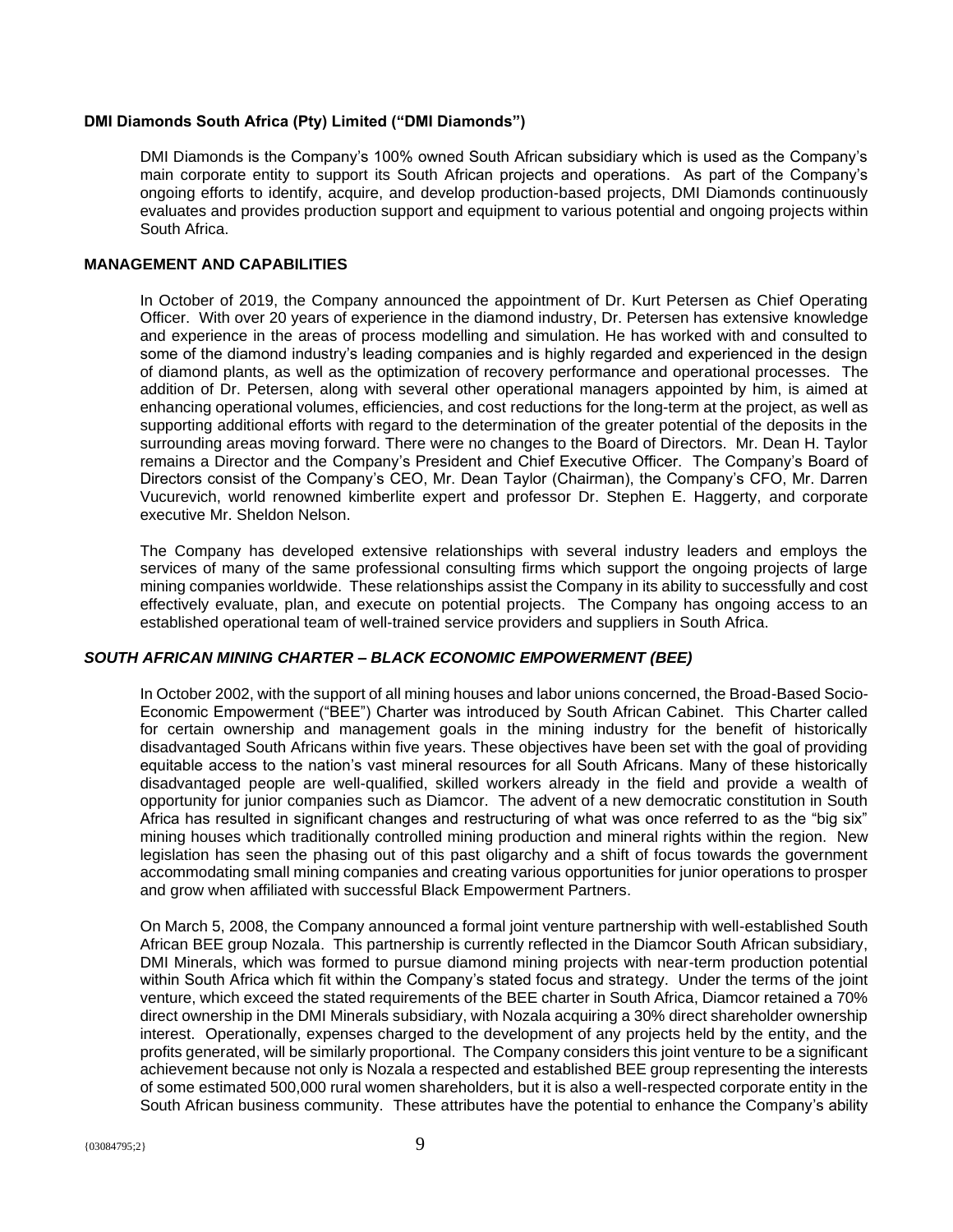to achieve its stated growth objectives of securing additional projects within South Africa in a corporately responsible way.

The Company has gained considerable insight into the workings of the new BEE Charter, as well as the government expectations and requirements, through its previous operational history. The Company believes that well-organized BEE groups can provide value to the Company through their investment, professional affiliations, corporate knowledge, the management of BEE objectives and the assurance that a meaningful broad-based benefit is achieved by their involvement. The Company has chosen to align itself only with groups which demonstrate a proven track record and ability to achieve these government mandated objectives, which in turn will enhance the Company's ability to achieve its growth objectives by participating in the higher profile acquisitions where Corporate Social Responsibility (CSR) objectives are of paramount importance.

| March 31, 2021                               |                                 |               |                                |                 |  |
|----------------------------------------------|---------------------------------|---------------|--------------------------------|-----------------|--|
|                                              | Three months ended.<br>March 31 |               | Fiscal year ended.<br>March 31 |                 |  |
|                                              | 2021                            | 2020          | 2021                           | 2020            |  |
| Revenues                                     | \$<br>1,035,420                 | \$<br>211,214 | \$<br>1,512,265                | \$<br>3,963,784 |  |
| <b>Total Expenses</b>                        | 1,282,920                       | 1,400,681     | 3,356,364                      | 6,891,721       |  |
| Net (Loss) for Period                        | (654, 470)                      | (1,078,330)   | (3,437,854)                    | (3,570,463)     |  |
| Net (Loss) per Share (Basic)                 | Nil                             | (0.01)        | (0.05)                         | (0.05)          |  |
| Cash Flow (Used in) Operations               | 57,508                          | (417, 704)    | (1,410,940)                    | (1,225,347)     |  |
| Cash and Cash Equivalents (End of<br>Period) | 257,133                         | 32,087        | 257,133                        | 32,087          |  |
| Assets                                       | 9,149,651                       | 9,019,048     | 9,149,651                      | 9,019,048       |  |
| <b>Dividends</b>                             | Nil                             | Nil           | Nil                            | Nil             |  |

# **SELECT FINANCIAL DATA AND HIGHLIGHTS**

# **ANNUAL RESULTS ANALYSIS**

#### *Revenue*

Due to the effects of the required Government shutdown associated with the COVID-19 global pandemic, the Company had lower than anticipated revenues of \$1,512,265 in the year ended March 31, 2021 (\$3,963,784 – 2020) from the tender and sale of rough diamond inventory held as of March 31, 2021.

The Company realized \$21,863 from interest and other income (\$45,482 – 2020) during the year. The reduction is primarily due to falling interest rates/investment rates in South Africa.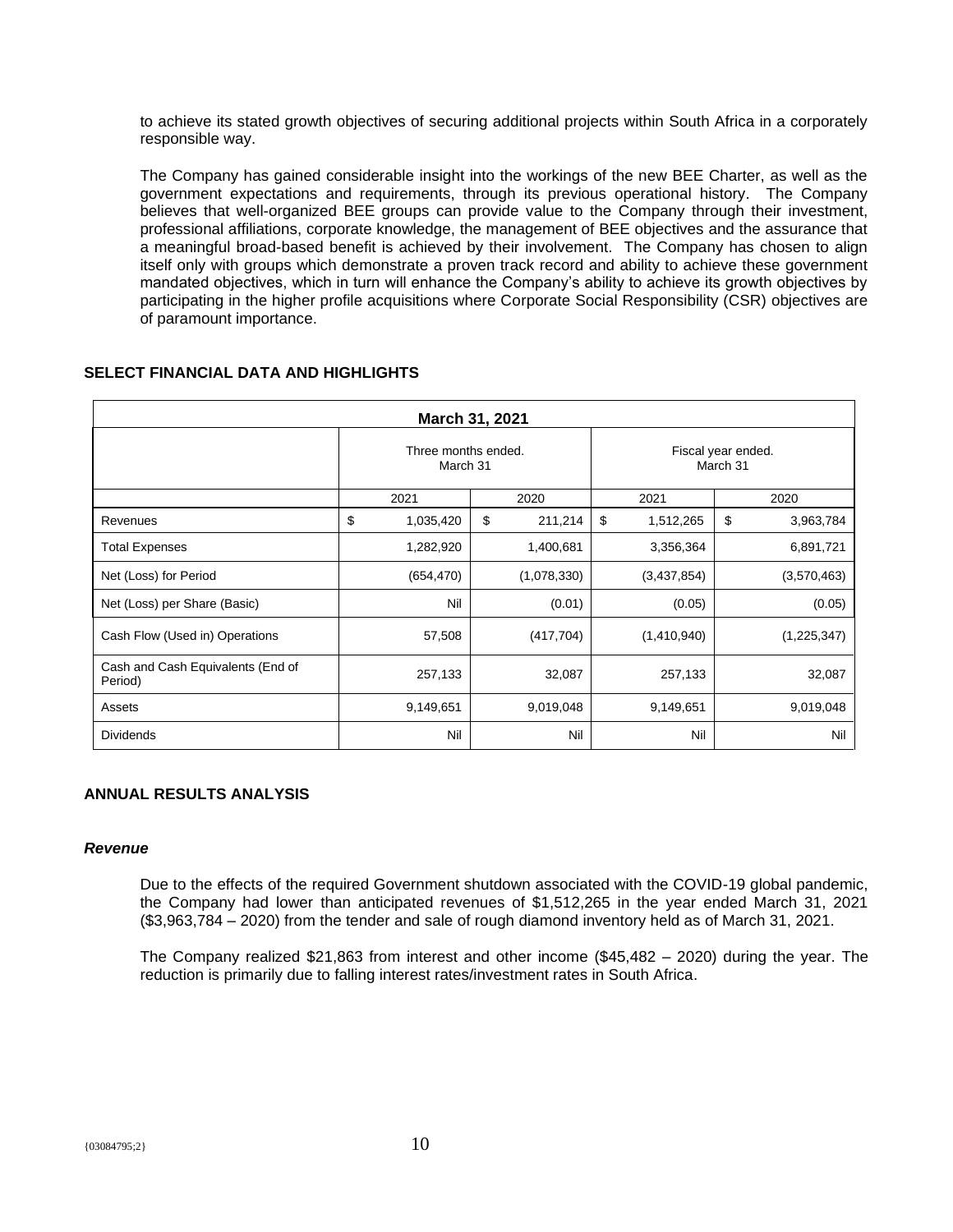#### *Cost of Sales or Operating Expenses*

Operating expenses were comprised primarily of labour, management, contracted labour and equipment, utilities, fuel, and other expenses incurred at the project. Typically, the most significant of these operating expenses is attributable to heavy equipment and diesel fuel costs associated with the trial mining operations. During the year ended March 31, 2021, operations were largely suspended during the majority of the year due to the Government of South Africa imposed lockdown, however as a result the Company also incurred reduced operating expenses of \$1,254,645 (\$3,382,486 - 2020).

#### *General and Administrative Expenses*

Total general and administrative expenses were also significantly reduced for the year ended March 31, 2021 and were \$2,101,719 (\$3,509,235 – 2020). An increase during the period in interest expense was primarily a result of mining equipment financed in the year ending March 31, 2021. The Company and senior Management remained committed to managing its resources carefully and conserving cash and is placing due consideration on the current uncertainties associated with the ongoing COVID-19 pandemic.

#### *Net Earnings*

The Company had a net loss before tax of \$3,756,540 (\$3,655,670 – 2020) for the year ended March 31, 2021.

|                                 | Mar-21     | $Dec-20$    | Sept-20    | <b>Jun-20</b> | Mar-20      | Dec-19      | Sept-19     | $Jun-19$   |
|---------------------------------|------------|-------------|------------|---------------|-------------|-------------|-------------|------------|
| <b>Gross Revenue</b>            | 1,035,420  | 137,565     | 339,280    | nil           | 211.214     | 1,867,873   | 730.692     | 1,154,005  |
| <b>Total Expenses</b>           | 1,282,920  | .574,566    | 966.074    | 750.235       | 1.400.681   | 3,137,402   | 389.935     | 2,752,490  |
| Net (Loss) for Period           | (654, 470) | (1,417,881) | (621, 016) | (744,487)     | (1,078,330) | (1,257,649) | (1,023,752) | 1,585,160) |
| Net (Loss) per<br>Share (Basic) | (0.01)     | (0.02)      | (0.01)     | (0.01)        | (0.01)      | (0.02)      | (0.01)      | (0.02)     |

#### **The following table provides a summary of the Company's financial highlights for the past eight quarters:**

# **LIQUIDITY AND CAPITAL RESOURCES**

The Company recorded cash flow from operating activities during the year ending March 31, 2021 of \$(1,410,940)  $$(1,225,347 - 2020)$ 

#### *Cash Position*

As at March 31, 2021, the Company had:

- cash and cash equivalents of  $$257,133$  ( $$32,087 2020$ )
- rough diamond inventory of \$756,774 (\$312,426 -2020)
- accounts receivable of \$186,233 (\$513,748 2020)
- prepaid expenses of \$nil (\$36,992 2020).

The Company believes it has adequate cash, or the potential to access additional capital if required, for the continued development, commissioning, bulk sampling, and advancement of the recommended work programs, and the potential to generate future revenues from the incidental recovery and sale of rough diamonds from the combined efforts underway at the project.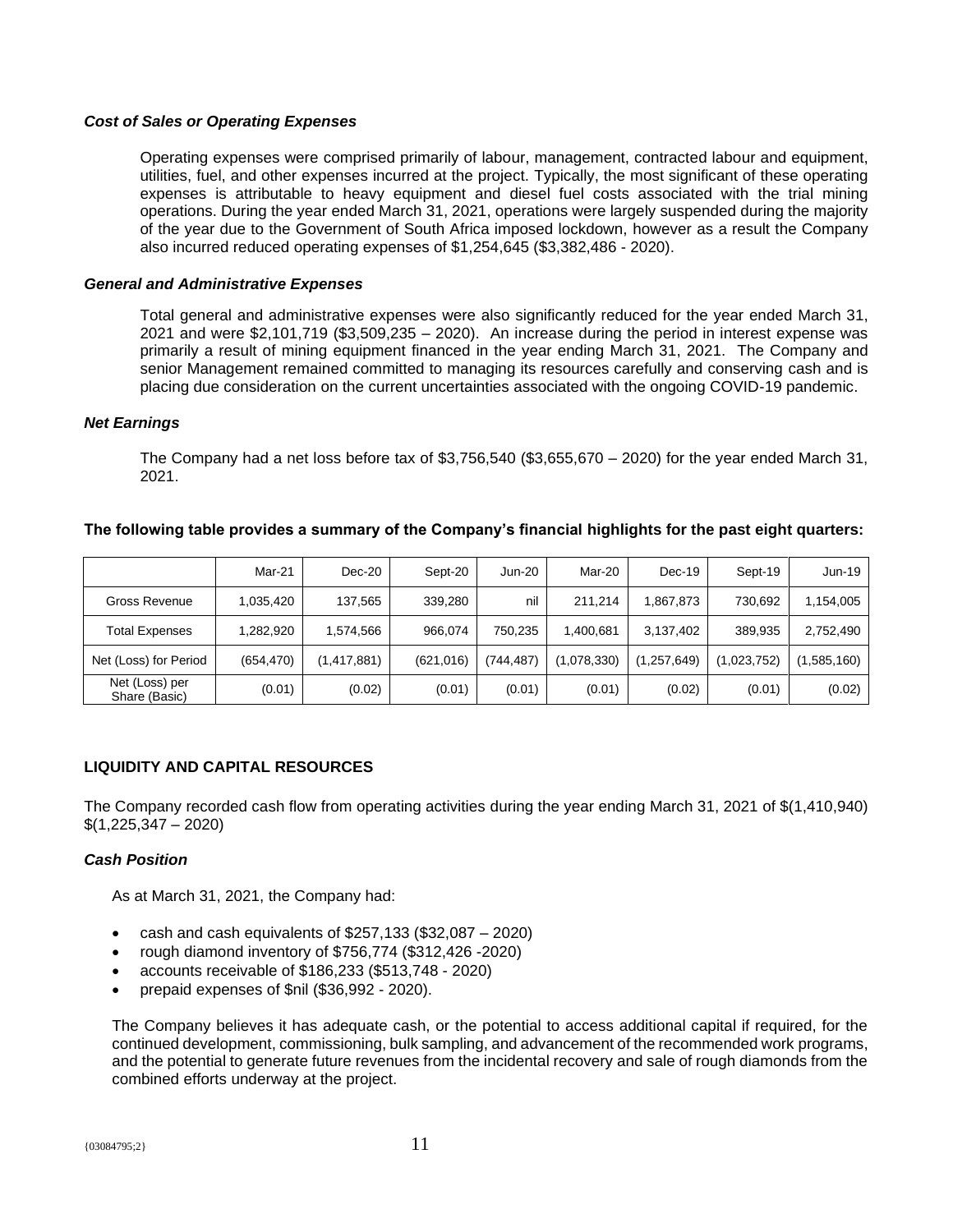A portion of the cash on hand and available for use by the Company was held in its foreign bank accounts in South Africa and is being used for the continued advancement of the Krone-Endora at Venetia project and for general corporate purposes. The Company also follows certain procedures to aid in the recovery and reinvestment of funds from its projects and inter-corporate shareholder loans.

# *Financing Activities*

Recent financings by the Company were designed to support the Company's strategy of leveraging its wellestablished operational history to identify, acquire, and develop assets which demonstrate the potential for the near-term sustained production of rough diamonds. On March 23, 2011, shortly after the closing of the acquisition of Krone-Endora at Venetia project from De Beers, the Company entered a long-term strategic alliance with Tiffany & Co. to expedite the advancement of the project. Tiffany & Co., through its Canadian subsidiary, provided the Company with \$5,500,000 in financing, which included a \$3,500,000 Term Loan and a \$2,000,000 Convertible Debenture. The Term Loan had a 5-year term and a fixed rate of interest of 7% per annum. The loan was non-amortizing for a 24-month period and no interest or principal was due until after this 24-month period, at which time interest and principal would be payable monthly in accordance with a 36-month amortization schedule. The Company retained the right to repay the Term Loan and any accrued and unpaid interest due at any time without notice or penalty. The Convertible Debenture had a term of 5 years and a fixed rate of interest of 7% per annum. Like the Term Loan, interest accrued but was not payable for the 24-month period from the date of issuance, after which time interest would become due and payable monthly. On April 8th, 2013, the Company announced that it had exercised its right to convert the principal and accrued interest into Company common shares. A total of \$2,295,920 inclusive of principal and accrued interest was converted at the stipulated price of \$0.75 per common share, resulting in the issuance of 3,061,227 Company common shares to Tiffany & Co. In April 2013, the Company commenced with repayments as per the original terms of the agreement. In December of 2014, the Company and Tiffany & Co. agreed to defer any further payments to January of 2016. At that time, a change to the interest rate associated with the facility to 9% was also agreed to by the parties. In January of 2016, the Company and Tiffany & Co. agreed to defer any further payments to July of 2016. In February 2017, the Company and Tiffany agreed to defer payments until June 2017 at which time the remaining balances associated with this loan were paid in full.

On November 16, 2012, the Company announced that it had secured an additional \$4.0M in financing from Tiffany & Co. The \$4,000,000 in financing was provided by Tiffany's subsidiary, Tiffany & Co. Canada, via a \$2,400,000 term loan and a \$1,600,000 convertible debt debenture. The Term Loan has a fixed rate of interest of 9% and secured by a promissory note which was non-amortizing until January 2015, after which time principal and interest would become payable monthly in accordance with a 36-month amortization schedule. The Company retained the right to repay the outstanding principal and any accrued and unpaid interest due under the Promissory Note at any time without notice or penalty. The Convertible Debenture had a fixed rate of interest of 9% per annum, and was non-amortizing until January 2015, following which time principal and interest would be payable monthly in accordance with a 36-month amortization schedule. The Company retained the right to repay the outstanding principal and any accrued and unpaid interest, without penalty, on not less than 30-days' notice and subject to the conversion rights contained in the Convertible Debenture. Under the conversion rights of the Convertible Debenture, Tiffany & Co. Canada may convert the principal amount of \$1,600,000, along with any accrued and unpaid interest due at that time, in whole or in part, into Class A Common Shares (the "Shares") of the Company at a conversion price of CAD \$1.60 per Share. Early in 2014, the Company and Tiffany & Co. agreed to initially defer any payments on the \$2,400,000 term loan and the \$1,600,000 convertible debenture to January 2015. In December of 2014, the Company and Tiffany & Co. agreed to further defer any payments to January of 2016, with that date subsequently revised to defer any further payments to July of 2016. In February 2017, the Company and Tiffany agreed to defer payments until June 2017 at which time the outstanding payments were paid and scheduled payments recommenced. In September 2017, the Company and Tiffany & Co. verbally agreed to a temporary deferral of payments. The Company plans to resume payments once it is able to resume testing and commissioning exercises at increased volumes.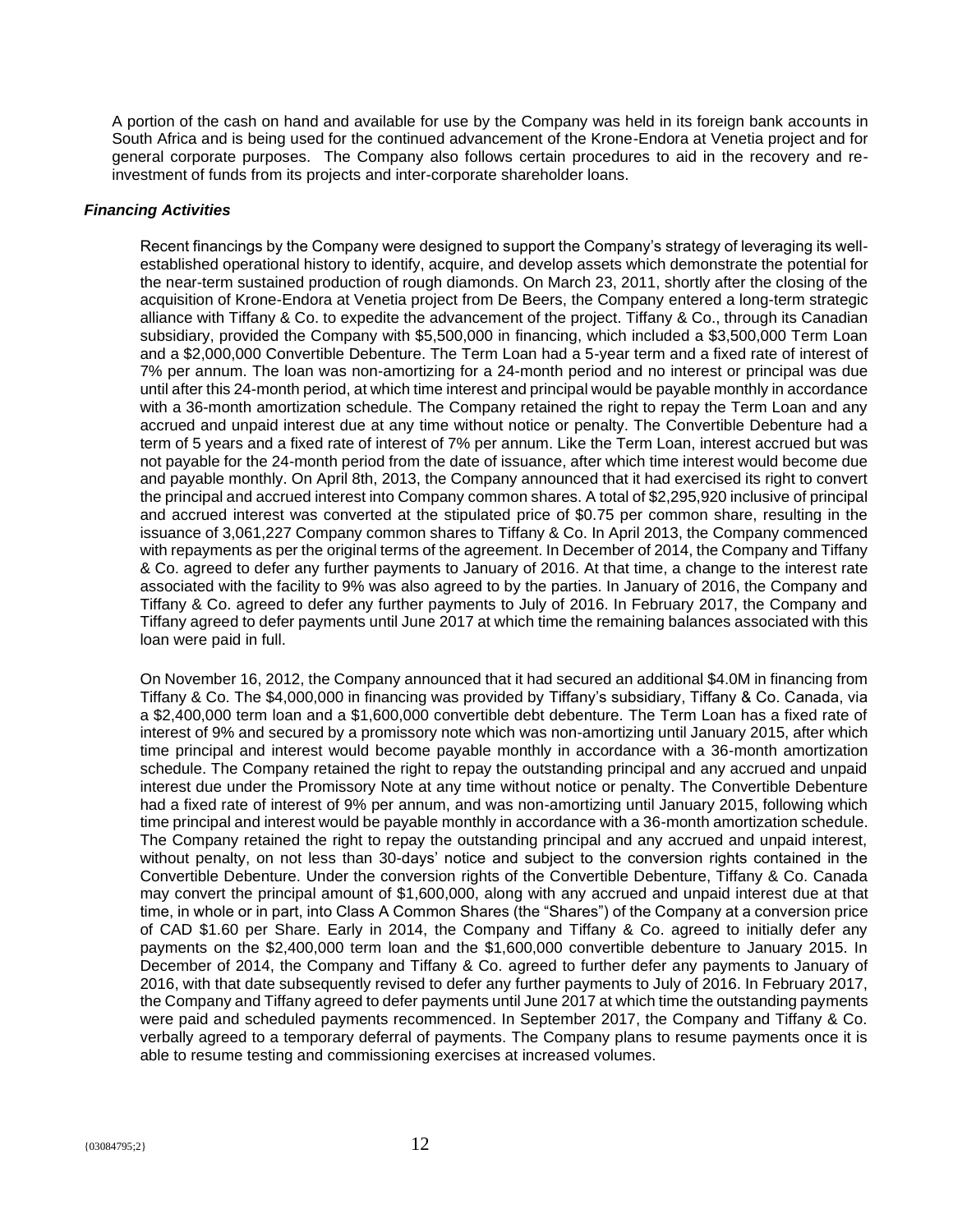The Company completed a term loan financing on August 26<sup>th</sup>, 2019, which resulted in aggregate gross proceeds of CDN\$1,188,000. Term loans under the financing were unsecured and carried an annual interest rate of 7% payable at maturity, and the Company issued a total of 1,425,600 bonus common shares in its authorized share capital, along with 712,800 share purchase warrants, to the lenders pursuant to Policy 5.1 of the TSX Venture Exchange Corporate Finance Manual. The principal and interest of the term loans was due and payable on the 12-month anniversary of the closing date of August  $26<sup>th</sup>$ , 2019. Each share purchase warrant was exercisable to purchase an additional common share at a price of \$0.16 per share for a period of 12 months from the date of issue. On September 12, 2020 all the share purchase warrants expired unexercised. Certain directors and employees of the Company, including two corporate subscribers, each of which is controlled by a different director, subscribed for an aggregate of \$155,000 of the proceeds.

On September 29, 2020 the Company announced it intended to complete a convertible loan financing of up to CDN\$3,500,000. The financing would consist of unsecured convertible promissory notes having a term of two years from the date of closing and bearing interest at the rate of 10% per annum (the "Notes"). During the first year, interest would accrue and be payable at the one-year anniversary of the Note. In the second year, interest would accrue and be payable semi-annually. No principal payments would be required until maturity. The principal amount of the Notes would be convertible at the election of the noteholder into common shares of the Company at the rate of CDN\$0.07 per share in the first year and at the rate of CDN\$0.10 per share in the second year. As provided in Policy 5.2 of the TSX Venture Exchange Corporate Finance Policy Manual, interest would be convertible at the election of the noteholder into Common Shares of the Company at the Market Price as at the time such interest becomes due and payable. In addition, subject to the exceptions noted below, the Company proposed it would issue non-transferable share purchase warrants to eligible participating investors, with each share purchase warrant entitling the holder thereof to purchase one (1) Common Share of the Company at a price of CDN\$0.15 for a period of two (2) years from the date of issuance (the "Warrants"). The number of Warrants issuable to the eligible participating investors would be equal to 20% of the number of Common Shares into which the principal amount of the investor's Note is convertible in the first year (Principal Amount ÷ CDN\$0.07 x 0.2). The Company also announced at that time that it anticipated that an aggregate of approximately CDN\$900,000.00 of principal and accrued interest under the one-year term loans which matured on August 26, 2020 would be tendered into the financing and exchanged for Notes and Warrants, to the extent permitted in accordance with the policies of the TSX Venture Exchange. It was also noted that in accordance with such policies, no warrants would be issued in respect of any amount of the existing debt held by Non-Arm's Length Parties (as defined in the TSX Venture Exchange Corporate Finance Manual) that is tendered into the financing. Subsequent updates to this announced financing were dated October 20, 2020 and November 16, 2020.

On October 20, 2020, the Company announced that, pursuant to a Conditional Acceptance provided by the TSX Venture Exchange, the Company had closed an initial tranche of the convertible loan financing (the "Financing") announced in its news release of September 29, 2020. The initial tranche included subscriptions from 5 investors for aggregate gross proceeds of \$954,483. In addition to the Notes, the Company issued an aggregate of 2,727,140 Warrants to the participating investors, with the number of Warrants issued to each participating investor being equal to 20% of the number of Common Shares into which the principal amount of the investor's Note is convertible in the first year (Principal Amount  $\div$ CDN\$0.07 x 0.2).

On December 21, 2020, the Company announced the closing of a second and final tranche of the Financing announced in its news release of September 29, 2020, for additional gross proceeds totalling CDN\$2,001,708 resulting in total gross cash and debt proceeds from the Financing of CND\$2,956,208. Of the total gross proceeds from the financing of CND\$2,956,208.00, an amount of CDN\$1,416,112.00 representing principal and accrued interest under the one-year term loans which matured on August 26, 2020, and other outstanding debts (the "Existing Debt") were tendered into the Financing and exchanged for Notes and Warrants, to the extent permitted in accordance with the policies of the TSX Venture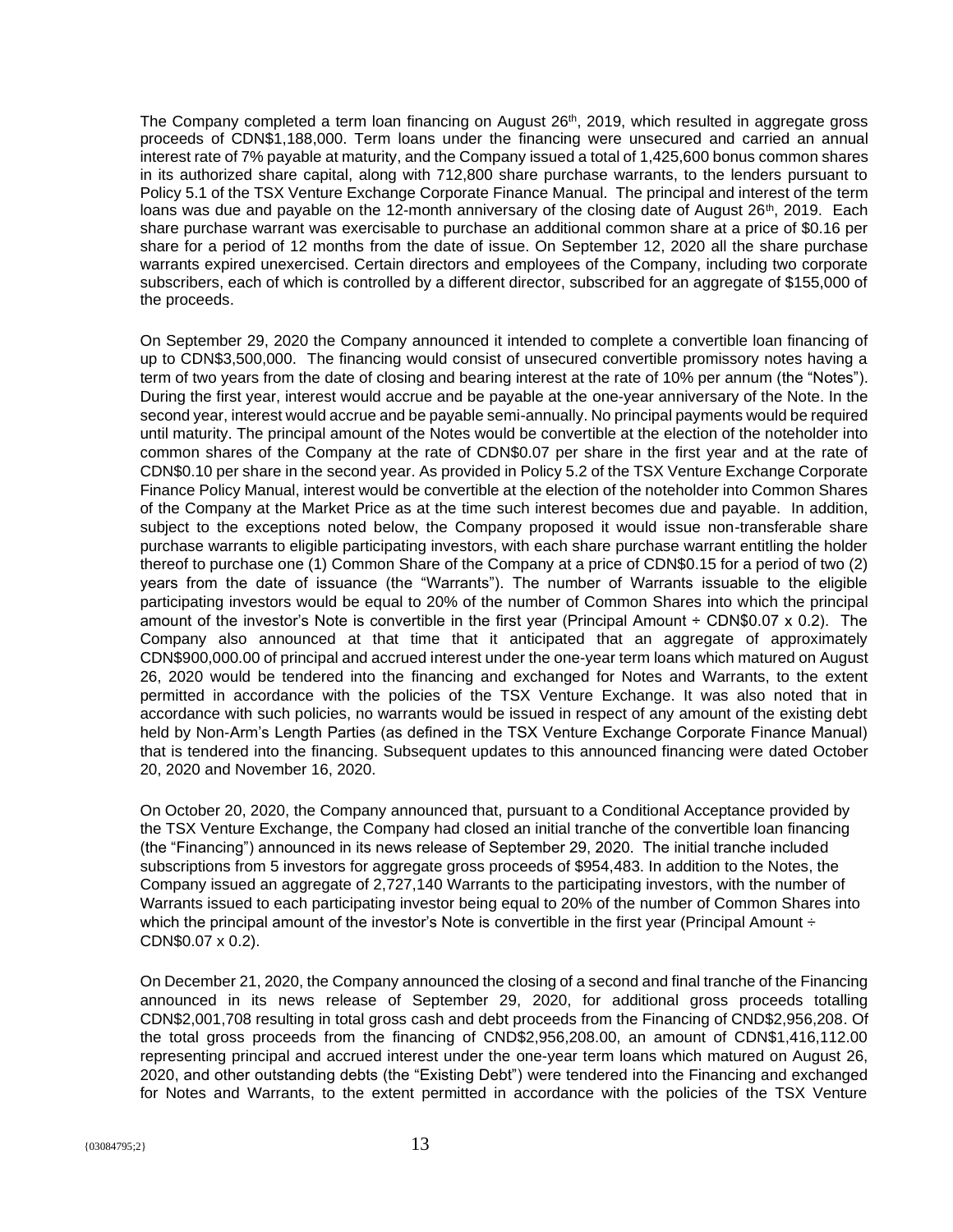Exchange. In accordance with applicable TSX Venture Exchange policies, no Warrants were issued in respect of any amount of Existing Debt held by Non-Arm's Length Parties (as defined in the TSX Venture Exchange Corporate Finance Manual) that was tendered into the Financing. In addition to the Notes, the Company has issued an aggregate total of 8,171,335 Warrants to the participating investors and agents, with the number of Warrants issued to each participating investor being equal to 20% of the number of Common Shares into which the principal amount of the investor's Note is convertible in the first year (Principal Amount  $\div$  CDN\$0.07 x 0.2). As part of the final closing the Company paid a finder an aggregate cash commission of \$2,450.00 representing 7% of the gross proceeds introduced to the Company by the finder and issued an aggregate of 42,000 non-transferable finder's warrants. Each finder's warrant entitles the holder to purchase one share of the Company at an exercise price of CND\$0.15 for a period of up to 24 months. The Company subsequently received approval on the financing from the TSX Venture Exchange on December 23, 2020.

On January 6, 2021, an investor in the convertible loan financing announced on December 21, 2020, converted the principal of their Note into 3,571,428 Common Shares of the Company as per the conversion terms of the Note.

On January 11, 2021, the Company announced that, pursuant to a Conditional Acceptance provided by the TSX Venture Exchange, the Company had closed a follow-on convertible loan financing round (the "Followon Financing") on substantially the same terms as the earlier convertible loan financing as announced in its news release of December 21, 2020. The Company closed the Follow-on Financing for aggregate gross cash proceeds totalling CDN\$419,980. In addition to the promissory notes (the "Notes") under the Followon Financing, the Company issued an aggregate total of 1,199,998 non-transferable share purchase warrants to the participating investors, with each share purchase warrant entitling the holder thereof to purchase one (1) Common Share at a price of CDN\$0.15 for a period of two (2) years from the respective dates of issuance (the "Warrants"). The number of Warrants issued to each participating investor is equal to 20% of the number of Common Shares into which the principal amount of the investor's Note is convertible in the first year (Principal Amount  $\div$  CDN\$0.07 x 0.2). The Company subsequently received approval on the financing from the TSX Venture Exchange on January 14, 2021.

On February 12, 2021, an investor in the convertible loan financing announced December 21, 2020, converted the principal of their Note into 500,000 Common Shares of the Company as per the conversion terms of the Note.

#### *Working Capital.*

As of March 31, 2021, the Company had working capital of \$416,173 as compared to negative working capital of \$1,637,799 on March 31, 2020, working capital is calculated based on current assets less current liabilities.

#### *Future Capital Requirements.*

The Company has incurred losses since its inception. However, given the Company's closing of the Krone-Endora at Venetia project acquisition, its successful recent financings, the successful advancement of the project, the continued work on the upgrades, expansion, and commissioning of the modular plants at the project, the initial sales of rough diamonds incidentally recovered from the ongoing commissioning and testing exercises, the successful granting of the required Mining Right by the South African Department of Mineral Resources, and the successful granting of a Water Use License by the South African Department of Water Affairs, the Company anticipates it has the potential ability to finance the recommended bulk sampling and large-scale trial mining operations underway which are designed to aid the Company in arriving at an initial production decision for the Krone-Endora at Venetia project. Its ability to continue as a going concern will depend on the results of its operations, its ability to become profitable through the continued sale of rough diamonds and / or its ability to raise additional capital.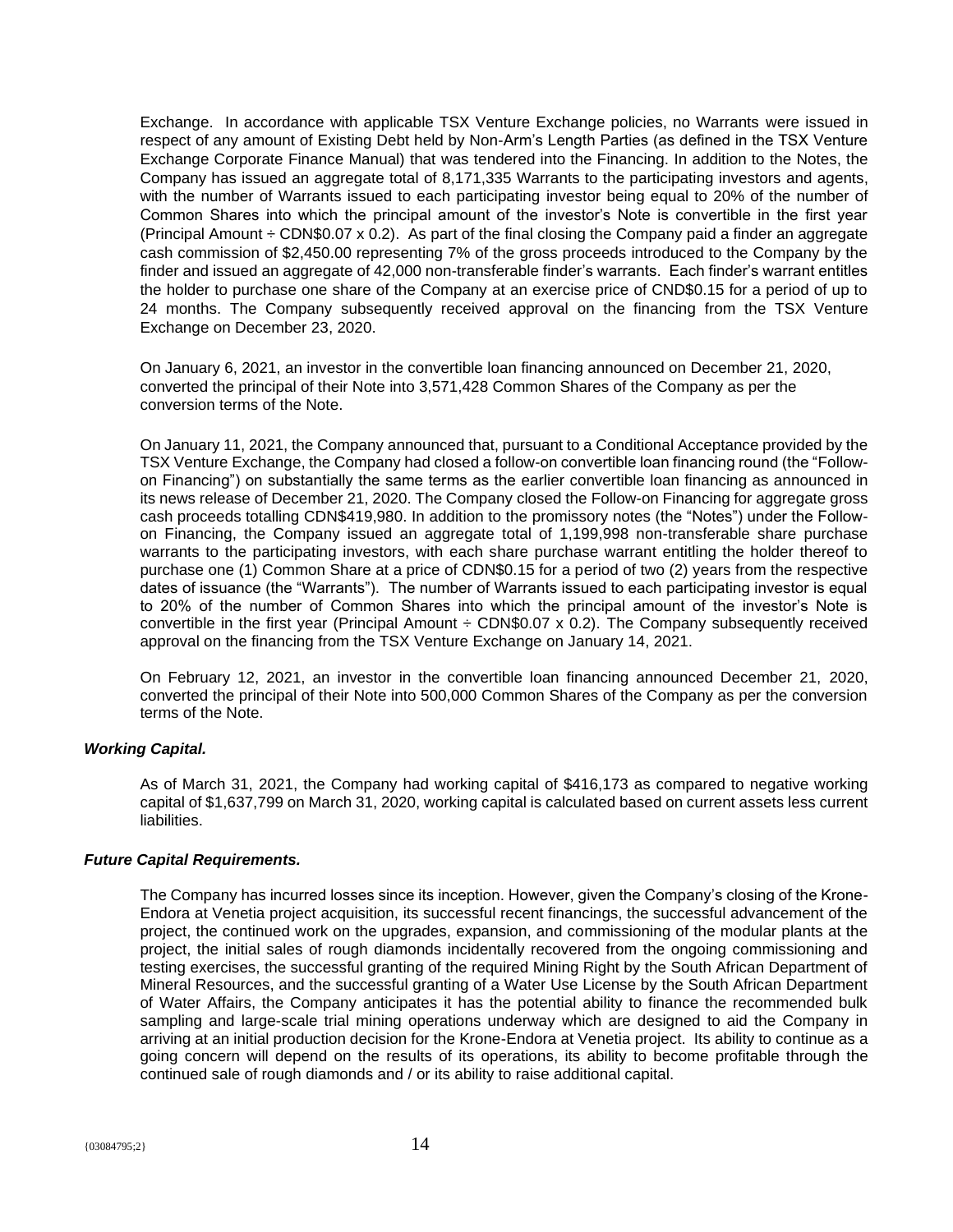There can be no assurance that the Company will be able to secure sufficient incidental recoveries, or sell rough diamonds, or continue to raise funds, in which case the Company may be unable to meet its obligations. Should the Company be unable to realize its assets and discharge its liabilities in the normal course of business, the net realizable value of its assets may be materially less than the amounts recorded on the balance sheets.

#### **OFF-BALANCE SHEET ARRANGEMENTS**

The Company has no off-balance sheet arrangements.

# **CONTRACTUAL OBLIGATIONS**

The Company has a commitment to lease office space at a rate of \$3,609 per month. The minimum lease payments under this lease are \$43,308 per year.

# **SIGNIFICANT ACCOUNTING JUDGMENTS, ESTIMATES AND ASSUMPTIONS**

The preparation of the Company's consolidated financial statements in conformity with IFRS requires management to make judgments, estimates and assumptions that affect the reported amounts of assets, liabilities and contingent liabilities at the date of the consolidated financial statements and reported amounts of revenues and expenses during the reporting period. Estimates, judgements, and assumptions are continuously evaluated and are based on Management's experience and other factors, including expectations of future events that are believed to be reasonable under the circumstances. However, actual outcomes can differ from these estimates. Information about significant areas of estimation uncertainty considered by Management in preparing the consolidated financial statements are described below.

#### **Production start date**

The Company assesses the stage of its mine under development to determine when the mine moves into the production phase, this being when the mine is substantially complete and ready for its intended use. The Company considers various relevant criteria to assess when the production phase is considered to have commenced. At this point, all related amounts are reclassified from 'Mines under construction' to 'Producing mines' under 'Property, plant and equipment'. Some of the criteria used to identify the production start date include, but are not limited to:

- Level of capital expenditure incurred compared with the original construction cost estimate.
- Ability to produce diamonds in saleable form; and,
- Ability to sustain ongoing production of diamonds.

When a mine development project moves into the production phase, the capitalization of certain mine development costs ceases and costs are either regarded as forming part of the cost of inventory or expensed, except for costs that qualify for capitalization relating to mining asset additions or improvements, or mineable reserve development. It is also at this point that depletion commences.

#### *Recovery of deferred tax assets*

Judgment is required in determining whether deferred tax assets are recognized on the consolidated statement of financial position. Deferred tax assets, including those arising from un-utilized tax losses, require Management to assess the likelihood that the Company will generate taxable earnings in future periods, in order to utilize recognized deferred tax assets. Estimates of future taxable income are based on forecasted cash flows from operations and the application of existing tax laws in each jurisdiction. To the extent that future cash flows and taxable income differ significantly from estimates, the ability of the Company to realize the net deferred tax assets recorded at the reporting date could be impacted.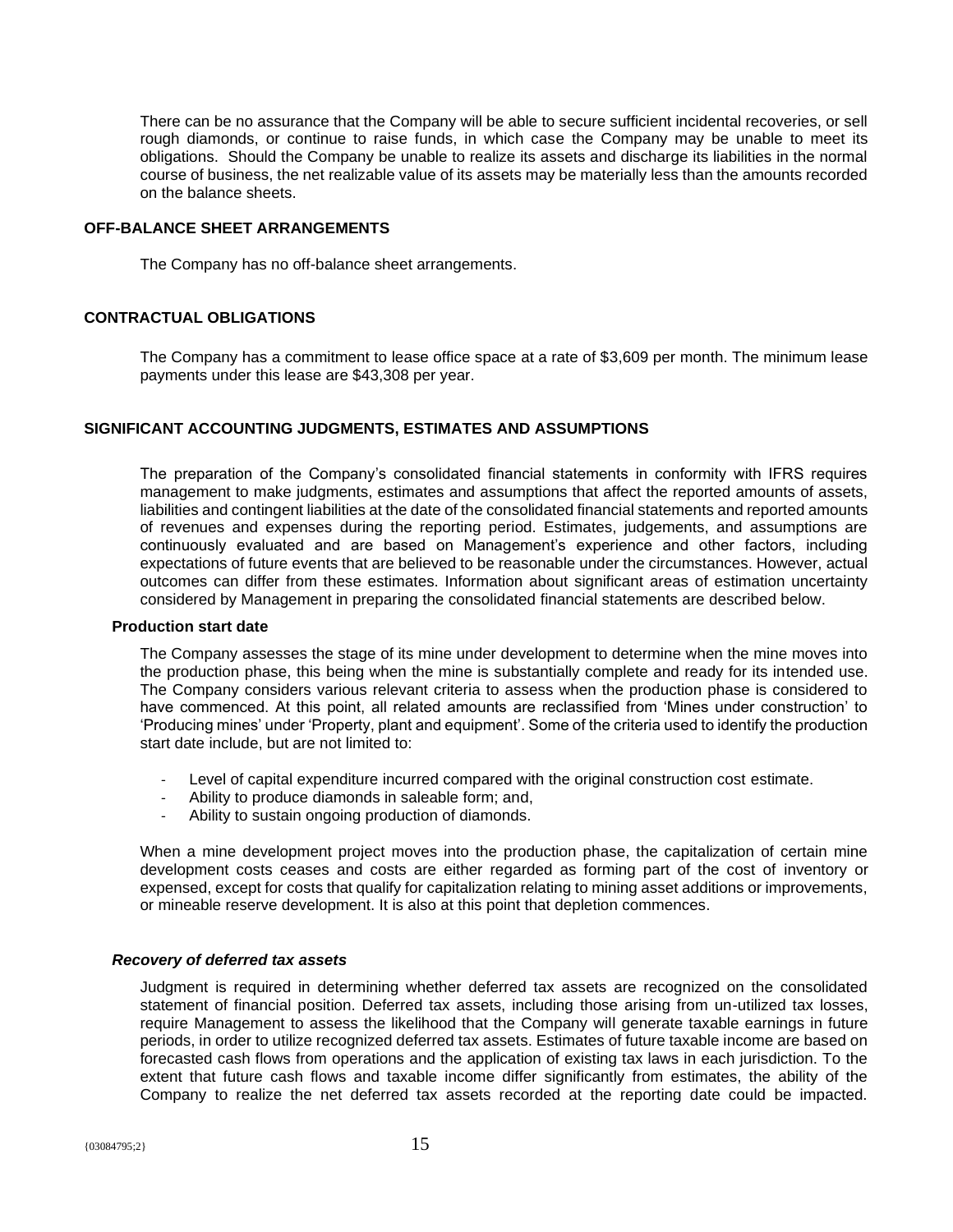Additionally, future changes in tax laws in the jurisdictions in which the Company operates could limit the ability of the Company to obtain tax deductions in future periods.

#### *Mining property*

Title to mining properties involves certain inherent risks due to the difficulties of determining the validity of certain claims as well as the potential for problems arising from the frequently ambiguous conveyance history characteristic of many mining properties. The Company has diligently investigated rights of ownership of all the mineral concessions in which it has an interest and, to the best of its knowledge, all agreements relating to such ownership rights are in good standing. However, this should not be construed as a guarantee to title. The concessions may be subject to prior claims, agreements or transfers and rights of ownership may be affected by undetected defects.

#### *Going concern*

The Company has experienced lower than planned revenue combined with operating losses. Management has assessed and concluded that the going concern assumption is appropriate for a period of at least twelve months following the end of the reporting period. Management applied significant judgment in arriving at this conclusion including:

- The amount of total revenue to be generated to provide sufficient cash flow to continue to fund operations and other committed expenditures.
- Ability to raise capital through private placements.
- The timing of generating those related cash flows.
- The ability to utilize existing financing facilities to support ongoing operations; and,
- The assessment of potentially discretionary expenditures that could be delayed in order to manage cash flows.

Given the judgment involved, actual results may lead to a materially different outcome.

#### *Determination of cash generating units (CGU)*

The Company's assets are aggregated into CGUs for calculating impairment. CGUs are based on an assessment of the unit's ability to generate independent cash inflows. The determination of the Company's CGUs was based on management's judgment regarding shared infrastructure, geographical proximity and similar exposure to market risk and materiality. The Company has 1 CGU at March 31, 2021 (March 31, 2020 - 1 CGU).

#### *Reserve and resource estimates*

Diamond reserves are estimates of the number of diamonds (expressed in carats) that can be economically extracted from the Company's mining properties. The Company does not currently have any proven diamond reserves due to the nature and type of the resource. The Company has assigned inferred resources to the project based on information compiled by appropriately qualified persons relating to the geological data on the size, depth and shape of the ore body, and requires complex geological judgments to interpret the data. The estimation of resources is based upon factors such as estimates of foreign exchange rates, commodity prices, future capital requirements, and production costs along with geological assumptions and judgments made in estimating the size and grade of the ore body. Changes in the resource estimates may impact upon the carrying value of mine development cost, mine properties, property, plant and equipment, decommissioning liability, recognition of deferred tax assets, and depreciation charges.

#### *Impairment of non-financial assets*

When an impairment test is performed on an asset or a cash generating unit ("CGU"), management estimates the recoverable amount of the asset or CGU based on its fair value less costs of disposal ("FVLCD") or its value in use ("VIU"). Impairment assessments require the use of estimates and assumptions such as long-term commodity prices (considering current and historical prices, price trends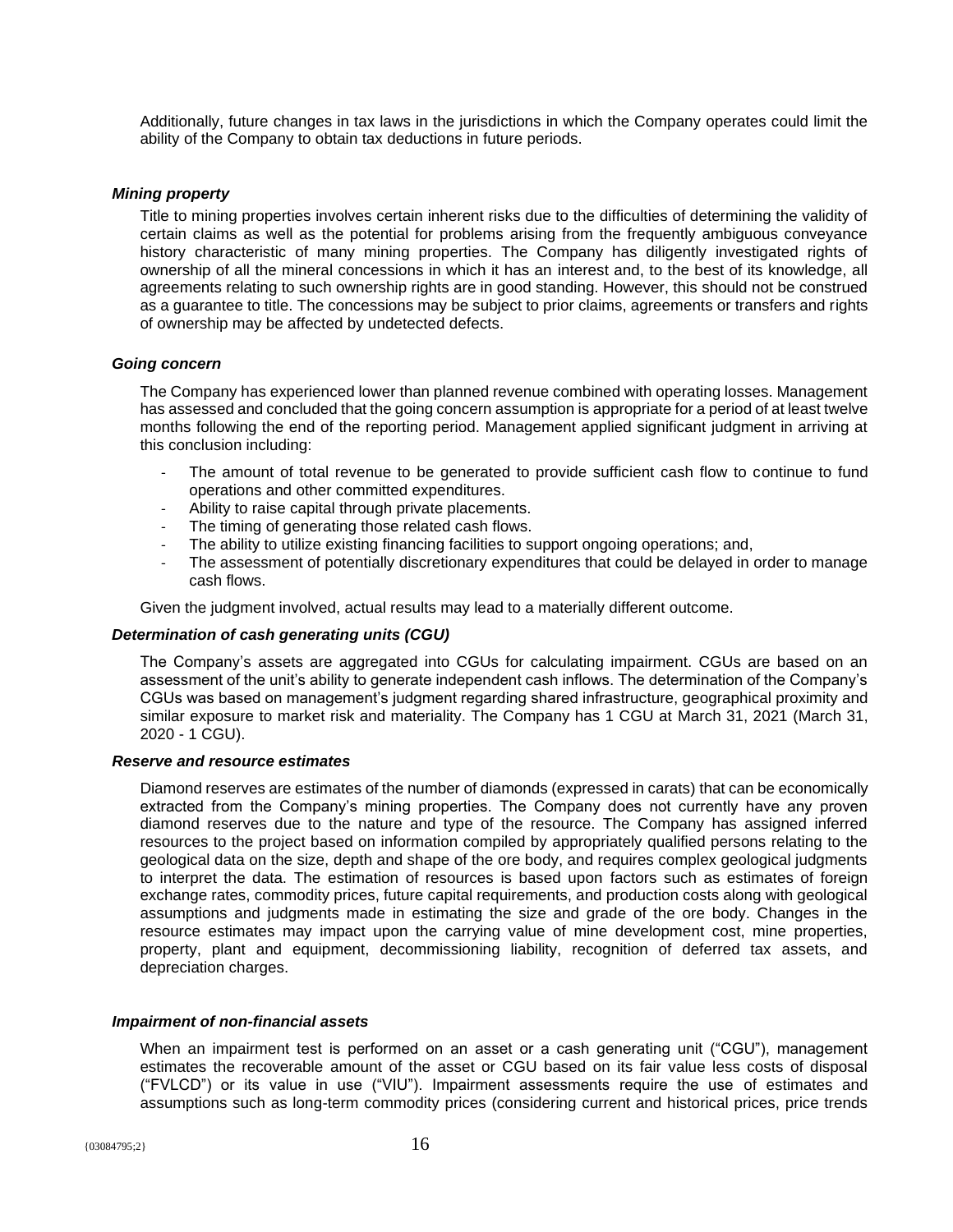and related factors), discount rates, operating costs, future capital requirements, closure and rehabilitation costs, exploration potential, reserves and operating performance. These assumptions have a significant impact on the results of impairment tests and on the impairment charge (if required) recorded in the consolidated statements of loss and comprehensive loss.

#### *Decommissioning liability*

In the determination of provisions, Management is required to make a significant number of estimates and assumptions with respect to activities that will occur in the future including the ultimate amounts and timing of settlements, inflation factors, risk-free discount rates, and expected changes in legal, regulatory, environmental, and political environments. A change in any one of the assumptions could impact estimated future obligations and in return, profit, or loss, and in the case of the decommissioning liability, property, plant and equipment balances.

#### *Useful life of property, plant and equipment*

Depreciation and amortization are calculated using a systematic and rational basis, which are based upon an estimate of each asset's useful life and residual value. The estimated useful life and residual value chosen are the Company' best estimate of such and are based on industry norms, historical experience, market conditions and other estimates that consider the period and distribution of future cash inflows.

#### *Non-cash stock-based compensation*

The Company measures the cost of non-cash stock-based compensation transactions with employees and warrants issued as part of an equity placement by reference to the fair value of the equity instruments. Estimating fair value for non-cash stock-based compensation transactions requires determining the most appropriate valuation model, which is dependent on the terms and conditions of the grant. This estimate also requires determining and making assumptions about the most appropriate inputs to the valuation model including the expected life, forfeiture rate, volatility, and dividend yield of the share option. The Company measures the cost of non-cash stock-based compensation transactions with consultants by reference to the fair value of the services to be performed.

#### *Inventory*

Diamonds are physically weighted and valued at the lower of cost or net realizable value. Net realizable value tests are performed at each reporting date. Net realizable value is the estimated future sales price of the product the Company expects to realize when the product is processed and sold, less estimated costs to complete production and bring the product to sale. A regular review is undertaken to determine the extent of any provision for obsolescence.

#### *Provision for expected credit losses (ECLs) of accounts receivable.*

The Company's accounts receivable is typically short-term in nature and the Company recognizes an amount equal to the lifetime already defined. The Company measures loss allowances based on historical experience and including forecasted economic conditions. The amount of ECLs is sensitive to changes in circumstances of forecast economic conditions.

#### **Financial Instruments**

#### *Fair values*

IFRS defines fair value as the price that would be received to dispose of an asset or paid to transfer a liability in an orderly transaction between market participants at the measurement date. The Company classifies the fair value of the financial instruments according to the following hierarchy based on the number of observable inputs used to value the instrument.

- Level 1 Inputs to the valuation methodology are quoted prices for identical assets or liabilities in active markets.
- Level 2 Fair values of financial assets and liabilities in level 2 are based on inputs other than level 1. Inputs to the valuation methodology included quoted prices for identical assets or liabilities in active markets, and inputs that are observable for the asset or liability, either directly or indirectly, for substantially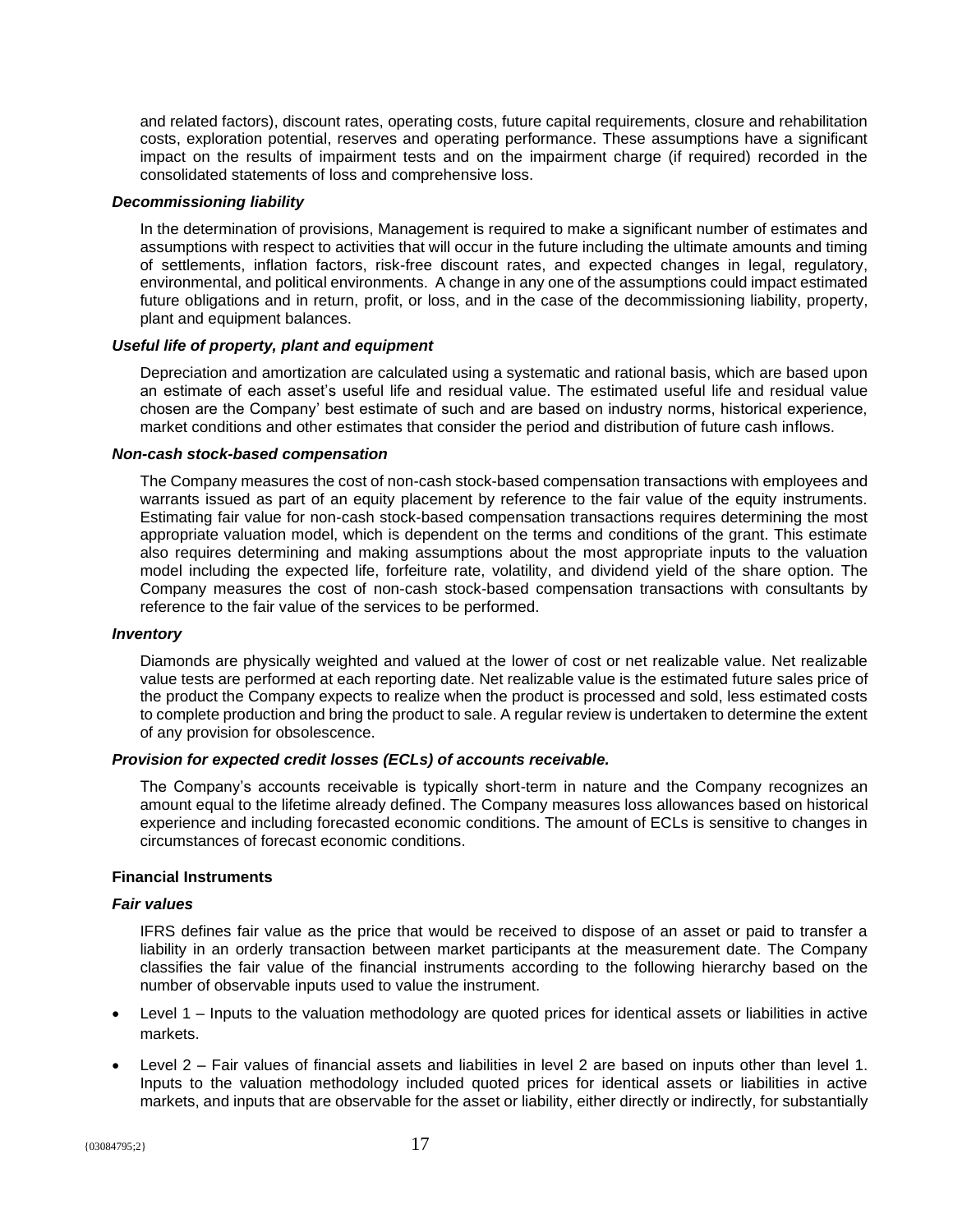the full term of the financial instrument. Level 2 valuations are based on inputs, including quoted forward prices for commodities, time value and volatility factors, which can be substantially observed or corroborated in the marketplace.

• Level 3 – Inputs to the valuation methodology are not based on observable market data.

The Company's financial instruments consist of cash and cash equivalents, restricted cash, accounts receivable, accounts payable, short term debt, amounts due to Nozala Investments and long-term debt. The fair value of cash and cash equivalents and restricted cash, accounts receivable and accounts payable and short-term debt approximate their carrying values due to the short-term maturities of these items. The fair value of the Nozala Investments loan approximates the carrying value as the interest rate floats with prime. The fair value of the long-term debt approximates the carrying value as the interest rate is a market rate for similar instruments.

The Company's cash and cash equivalents and restricted cash have been assessed on the fair value hierarchy described above and are classified as Level 1.

# *Financial risks*

The Company's activities result in exposure to a variety of financial risks, including risks related to credit, market risk (currency fluctuation and interest rates) and liquidity risk.

a) Credit risk

The Company is exposed to credit risk only with respect to uncertainties as to timing and collectability of accounts receivable, cash and cash equivalents and restricted cash. The Company mitigates credit risk through standard credit and reference checks. There are no material financial assets that the Company considers past due. The Company currently holds the majority of its cash and cash equivalents and restricted cash in large financial institutions in Canada and South Africa and does not expect any significant risk associated with those deposits. The accounts receivable includes sales taxes refundable due from the Government of South Africa and Canada \$134,244 (March 31, 2020 - \$463,417) as well as trade receivables of \$51,989 (March 31, 2020 - \$50,331). The Company does not foresee any significant risk in the collection of these accounts receivable.

The trade accounts receivable aging amounts are as follows:

|              | March 31, 2021 | March 31,<br>2020        |
|--------------|----------------|--------------------------|
| $0-30$ days  | \$51,989       | \$50,331                 |
| 31-90 days   | -              |                          |
| $120 + days$ | -              | $\overline{\phantom{0}}$ |
| <b>Total</b> | \$51,989       | \$50,331                 |

The maximum exposure to credit risk for the Company as at the reporting date is the carrying value of cash and cash equivalents, restricted cash and trade receivables disclosed above.

#### b) Interest rate

The Company is not exposed to any material interest rate risk as the Company's long-term debt has a fixed rate of interest, except for the Nozala Investments loan and Caterpillar Financial (Note 4) which have a variable rate of interest of South African prime rate plus 3% and South African prime rate plus 2.5%. A 1% change in the South African prime rate would result in net loss increasing or decreasing by approximately \$60,000.

#### c) Foreign currency risk

The Company is exposed to financial risk arising from fluctuations in foreign exchange rates and the degree of volatility of these rates. The Company does not use derivative instruments to reduce its exposure to foreign currency risk.

The Company's subsidiaries in South Africa operate using principally the United States Dollar and the South African Rand and as such may be negatively affected by fluctuations in foreign exchange rates when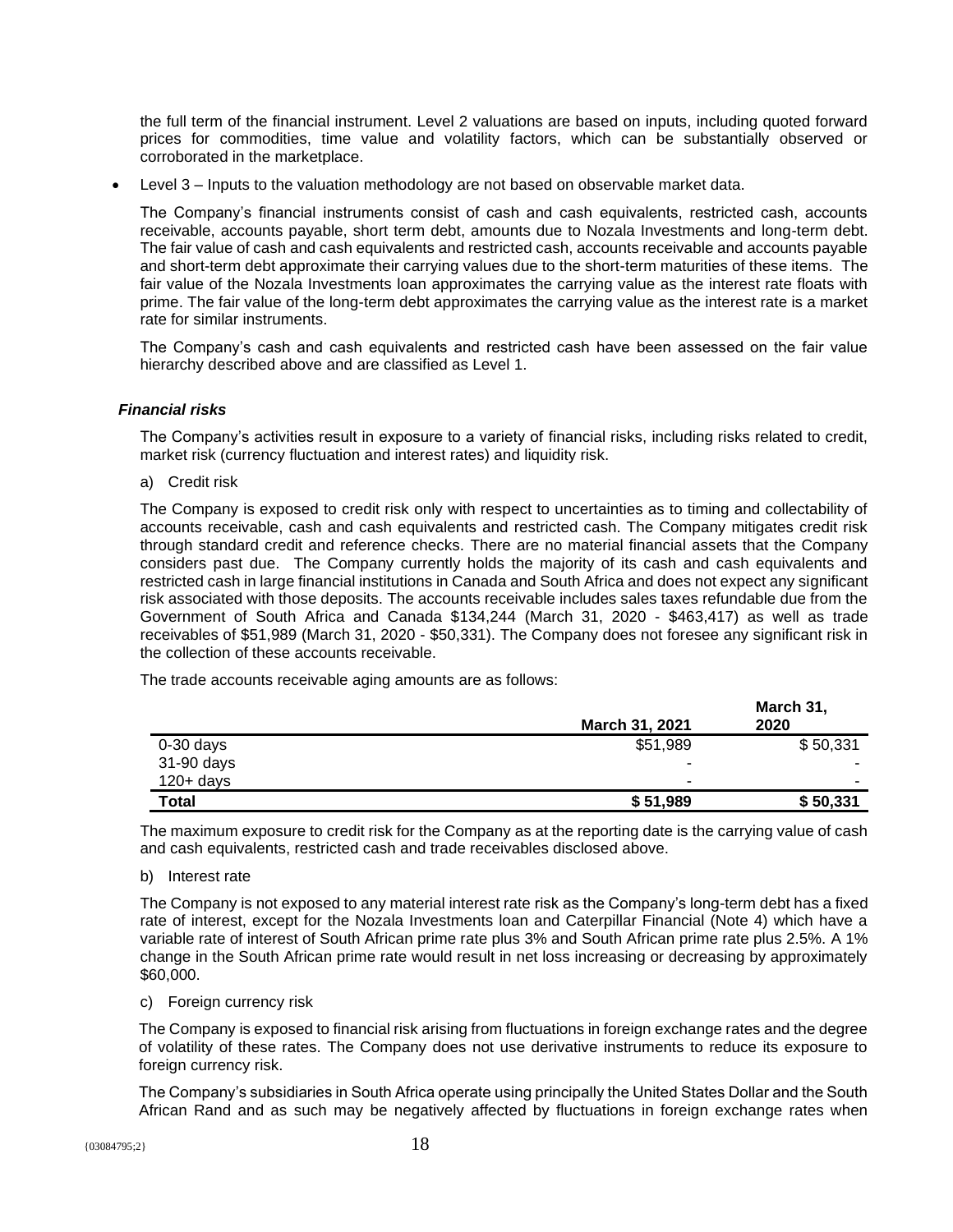translating from the currency of measurement of the Company's subsidiaries to the Company's reporting currency. The Company's monetary assets and liabilities denominated in South African Rand include:

|                                               | <b>March 31, 2021</b> | <b>March 31, 2020</b> |
|-----------------------------------------------|-----------------------|-----------------------|
| Cash and cash equivalents and restricted cash | \$908,651             | \$645,170             |
| Accounts receivable                           | 181.366               | 507.911               |
| Accounts payable                              | 369.780               | 785.975               |
| Long-term debt                                | 4.262.380             | 3,817,905             |

A 5% change in the South African Rand would result in total net loss increasing or decreasing by approximately \$170,000.

#### d) Liquidity risk

Liquidity risk is the risk that the Company will not be able to meet its financial obligations when they fall due. The Company manages this risk through management of its cash flow from operations and its capital structure. Based on senior Management's and the Board of Directors' review of ongoing operations, the Company may revise timing of capital expenditures, bank loans, including project specific loans, or issue equity or a combination thereof.

The Company's current financial liabilities of \$6,605,921 are payable within one year. The Company enters contractual obligations in the normal course of business operations. Management believes the Company's requirements for capital expenditures, working capital and ongoing commitments (including long-term debt) can be financed from existing cash, issuing equity, cash flow provided by operating activities, existing bank loans and by acquiring new project loans.

|                           | <b>Current</b> | Fiscal<br>2023       | Fiscal 2024 | <b>Thereafter</b>        |
|---------------------------|----------------|----------------------|-------------|--------------------------|
| Accounts payable          | \$636,097      | \$<br>$\blacksquare$ |             | \$<br>۰                  |
| Long-term debt            | 5,821,954      | 3,921,954            | 247.237     | $\overline{\phantom{a}}$ |
| Short term debt           | 147.870        |                      |             |                          |
| Due to Nozala investments |                | $\sim$               | -           | 1,920,443                |
|                           | \$6,605,921    | \$3,921,954          | \$247,237   | \$1,920,443              |

The table below summarizes the maturity profile of the Company's financial liabilities as at March 31, 2021 based on contractual undiscounted payments:

#### e) Commodity price risk

Commodity price risk is the risk that the fair value or future cash flows will fluctuate because of changes in commodity prices. Commodity prices for diamonds are impacted by not only the relationship between the Canadian, United States Dollar and South African Rand, but also world economic events that dictate the levels of supply and demand. The Company is exposed to the risk of declining prices for diamonds resulting in a corresponding reduction in projected cash flow. Reduced cash flow may result in lower levels of capital being available for field activity, thus compromising the Company's capacity to grow production. The Company did not have any fixed price commodity price contracts in place as at or during the year ended March 31, 2021, and the year ended March 31, 2020. The Company's operational results and financial condition are largely dependent on the commodity price received for its diamond production. Diamond prices have fluctuated widely in recent years due to global and regional factors including supply and demand fundamentals, inventory levels, economic and geopolitical factors. A 5% change in the price of diamonds would result in total net loss increasing or decreasing by approximately \$76,000.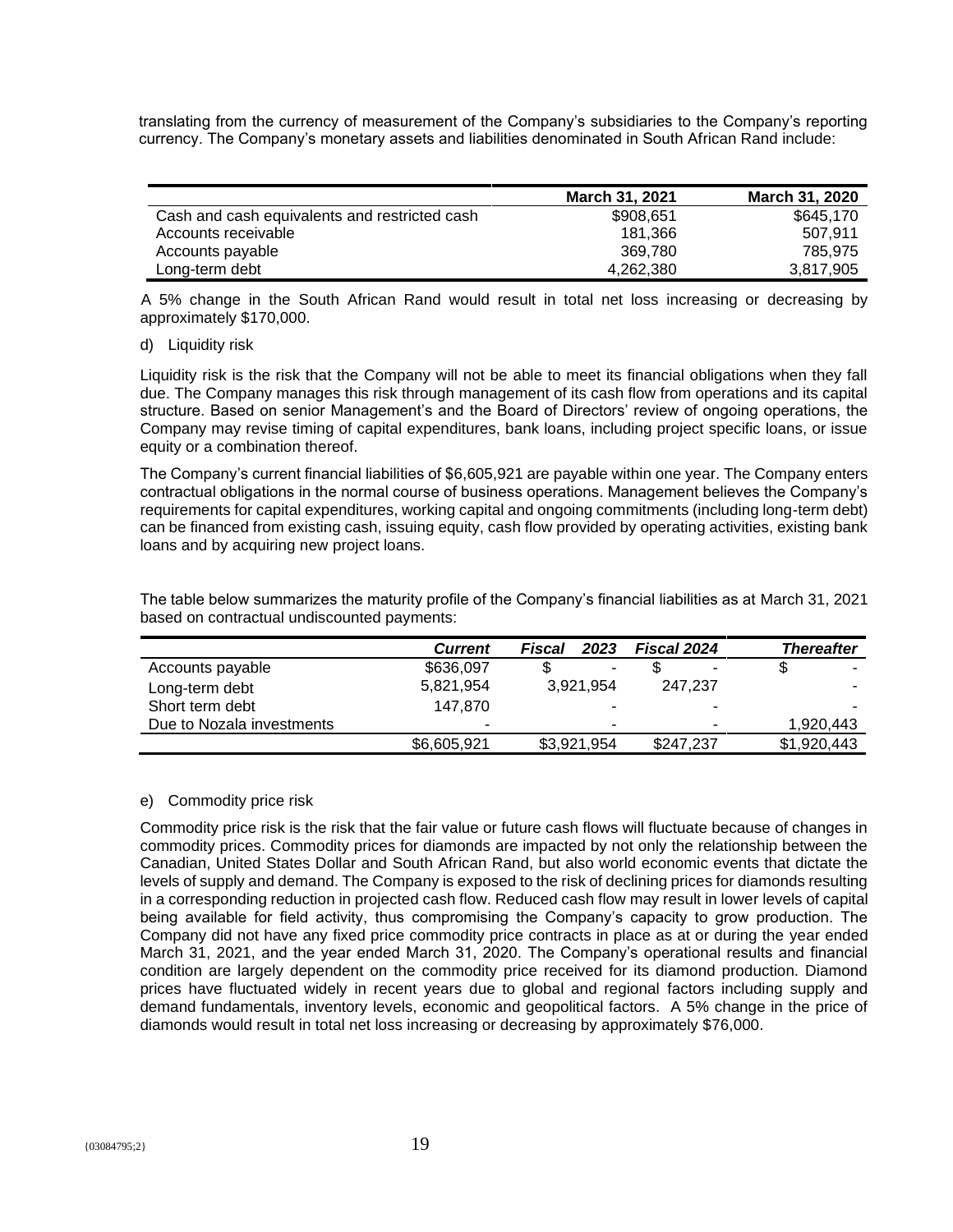#### **RISK FACTORS RELATING TO THE COMPANY'S BUSINESS**

The Company faces several risks and uncertainties that could cause actual results or events to differ materially from those contained in any forward-looking statement. Additional risks and uncertainties not presently known to the Company or that are currently deemed to be immaterial may also impair the Company's business operations. Factors that could cause or contribute to such differences include, but are not limited to, the following:

#### *Capital Requirements*

There is no assurance that the Company will continue to be able to access the capital markets for the required funding necessary to maintain exploration properties, nor to complete any future acquisitions, or any future exploration programs. The Company may require additional capital to finance expansion or growth at levels greater than its current business plan. Insufficient capital may require the Company to delay or scale back its proposed acquisition and/or development activities.

#### *Revenues and Growth*

There are no assurances that suitable additional projects will be secured or that rough diamonds will be recovered incidentally, or at levels sufficient to sustain the Company's operations. The economics and feasibility of any potential project can be affected by many factors which may be beyond the capacity of the Company to anticipate or control. Material processing revenues and production in general are also reliant on both the quality and amount of diamond bearing material both available and being processed and the Company cannot predict with any certainty the recovery levels from a given area being worked, thus affecting revenues. This is also true of any prospective project the Company may acquire related to various other methods of diamond production.

#### *Nature of Mining*

The operation of any diamond mining project is subject to risks inherent in the mining industry, including variations in grade and other geological differences, unexpected problems associated with weather and required water, power, surface conditions, processing problems, mechanical equipment performance, accidents, labor disputes, risks relating to the physical security of the diamonds, force majeure risks and natural disasters. Such risks could result in personal injury or fatality, damage to or destruction of mining properties, processing facilities or equipment, environmental damage, delays or reductions in mining production, monetary losses, and possible legal liability.

#### *Nature of Joint Arrangement (Nozala)*

On March 5, 2008, the Company announced a formal joint venture partnership with well-established South African BEE group Nozala Investments (Pty) Ltd. This partnership is reflected in Diamcor's wholly-owned South African subsidiaries, DMI Minerals South Africa (Pty) Ltd. which was initially formed to secure diamond mining projects in South Africa. Under the terms of the joint venture in DMI Minerals, Diamcor retains a 70% direct ownership in the subsidiary with Nozala holding a 30% direct shareholder ownership interest. Operationally, expenses charged to the development of projects held by the entities, and the revenues generated, will be similarly proportional. These joint arrangements are subject to the risks normally associated with the conduct of joint ventures and similar joint arrangements. These risks include the inability to exert influence over strategic decisions, the joint venture partner's ability to provide its proportionate share of funding, the development and operation of the projects, and mineral claims.

#### *Diamond Prices and Demand for Diamonds*

The profitability of Diamcor will be dependent upon the recovery and sale of rough diamonds, which is dependent in significant part upon the worldwide demand for, and price of, diamonds. Diamond prices fluctuate and are affected by numerous factors beyond the control of the Company, including but not limited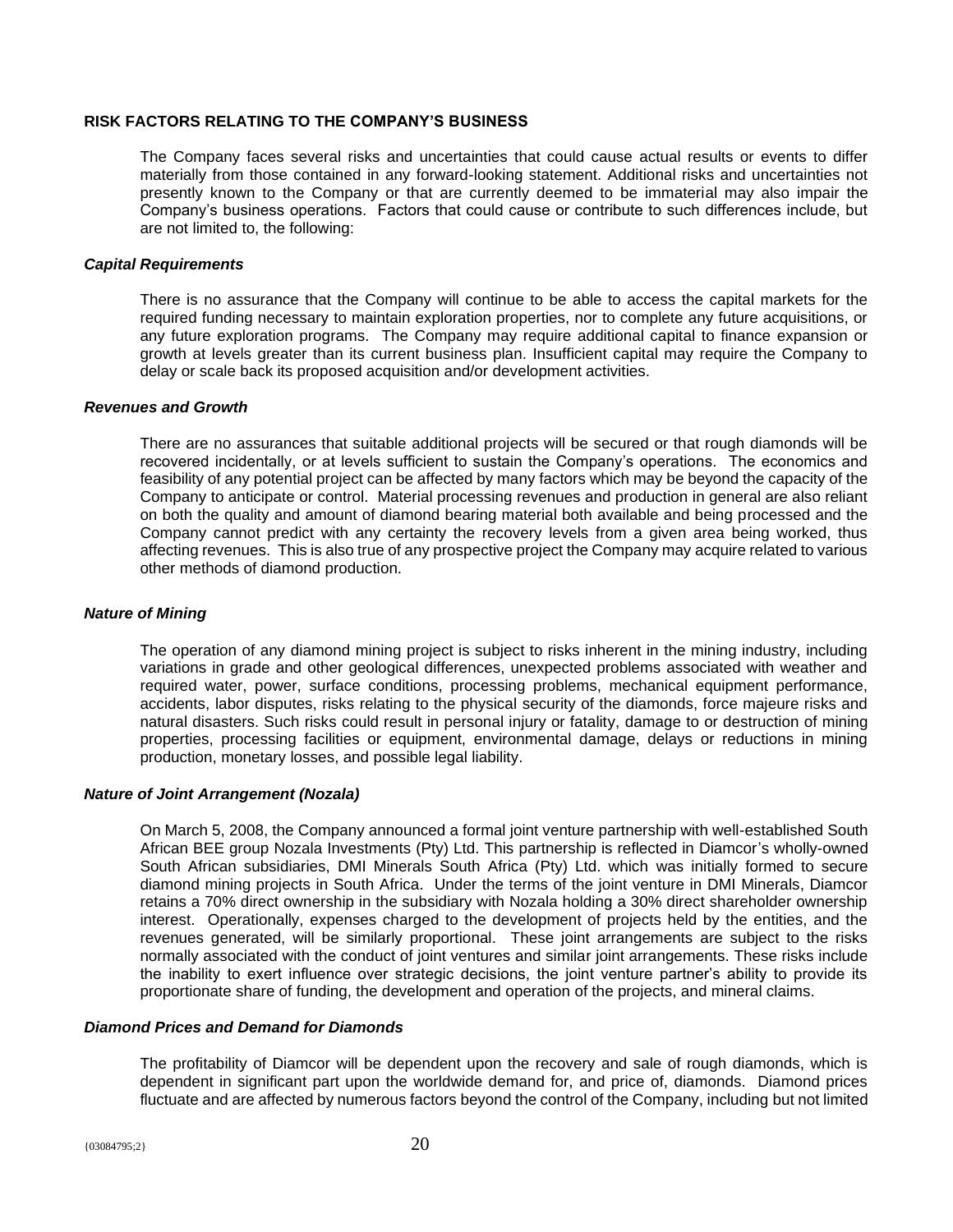to worldwide economic trends, particularly in the US, Japan, China and India, worldwide levels of diamond discovery and production and the level of demand for, and discretionary spending on, luxury goods such as diamonds and jewelry. Low or negative growth in the worldwide economy or the occurrence of terrorist activities or other events creating disruptions in economic growth could result in decreased demand for luxury goods such as diamonds, thereby negatively affecting the price of diamonds. Similarly, a substantial increase in the worldwide level of diamond production could also negatively affect the price of diamonds. In each case, such developments could materially adversely affect the Company's results of operations.

#### *Currency Risk*

Currency fluctuations may affect the Company's financial performance. Diamonds are sold throughout the world based principally on the US dollar price. The Company reports its financial results in Canadian dollars and a majority of its costs and expenses are incurred in either Canadian dollars or the South African Rand. The Company's South African subsidiaries operate using principally the US dollar and the South African Rand and, as such, may be negatively affected by fluctuations in foreign exchange rates when translating from the currency of measurement of the Company's subsidiary to the Company's reporting currency. The appreciation of the Canadian dollar against the US dollar, and the depreciation of such other currencies against the US or Canadian dollar, therefore, may increase expenses and the amount of the Company's liabilities relative to revenue.

#### *Licenses and Permits / (Rights)*

There are inherent risks involved in operating in foreign countries, including stringent environmental and permitting / rights issues. The mineral rights at the Krone-Endora at Venetia project, pending acquisitions, and future exploration on certain properties requires licenses and permits from the South African government. There can be no guarantee that the Company will be able to renew these licenses or obtain or maintain all other necessary licenses and permits that may be required to maintain operations or to further explore and develop certain properties. Title to mining properties involves certain inherent risks due to the difficulties of determining the validity of certain claims as well as the potential for problems arising from the frequently ambiguous conveyance history characteristic of many mining properties.

#### *Regulatory and Environmental Risks*

The operation of mines and exploration activities are subject to various laws and regulations governing the protection of the environment, exploration, development, production, taxes, labor standards, occupational health, waste disposal, mine safety, manufacturing safety, power and water, and other matters. New laws and regulations, amendments to existing laws and regulations, or more stringent implementation or changes in enforcement policies under existing laws and regulations could have a material adverse impact on the Company by increasing costs and/or impairing the operations at the project. Mining and manufacturing are subject to potential risks and liabilities associated with pollution of the environment and the disposal of waste products occurring as a result of mining and manufacturing operations. To the extent that the Company is subject to uninsured environmental liabilities, the payment of such liabilities could have a material adverse effect on the Company.

#### *Reliance on Skilled Employees*

Exploration and operational activities for any Company projects are dependent upon the efforts of certain key and skilled employees. The loss of these employees or the inability of the Company to attract and retain additional skilled employees may adversely affect the level of operations and the Company's ability to operate efficiently. Currently, there is significant competition for skilled workers in these operations. The loss of the services of any of the Company's key executive officers or key employees could harm its business. None of the Company's key executive officers or key employees currently has a contract that guarantees their continued employment with the Company. There can be no assurance that any of these persons will remain employed by the Company or that these persons will not participate in businesses that compete with it in the future.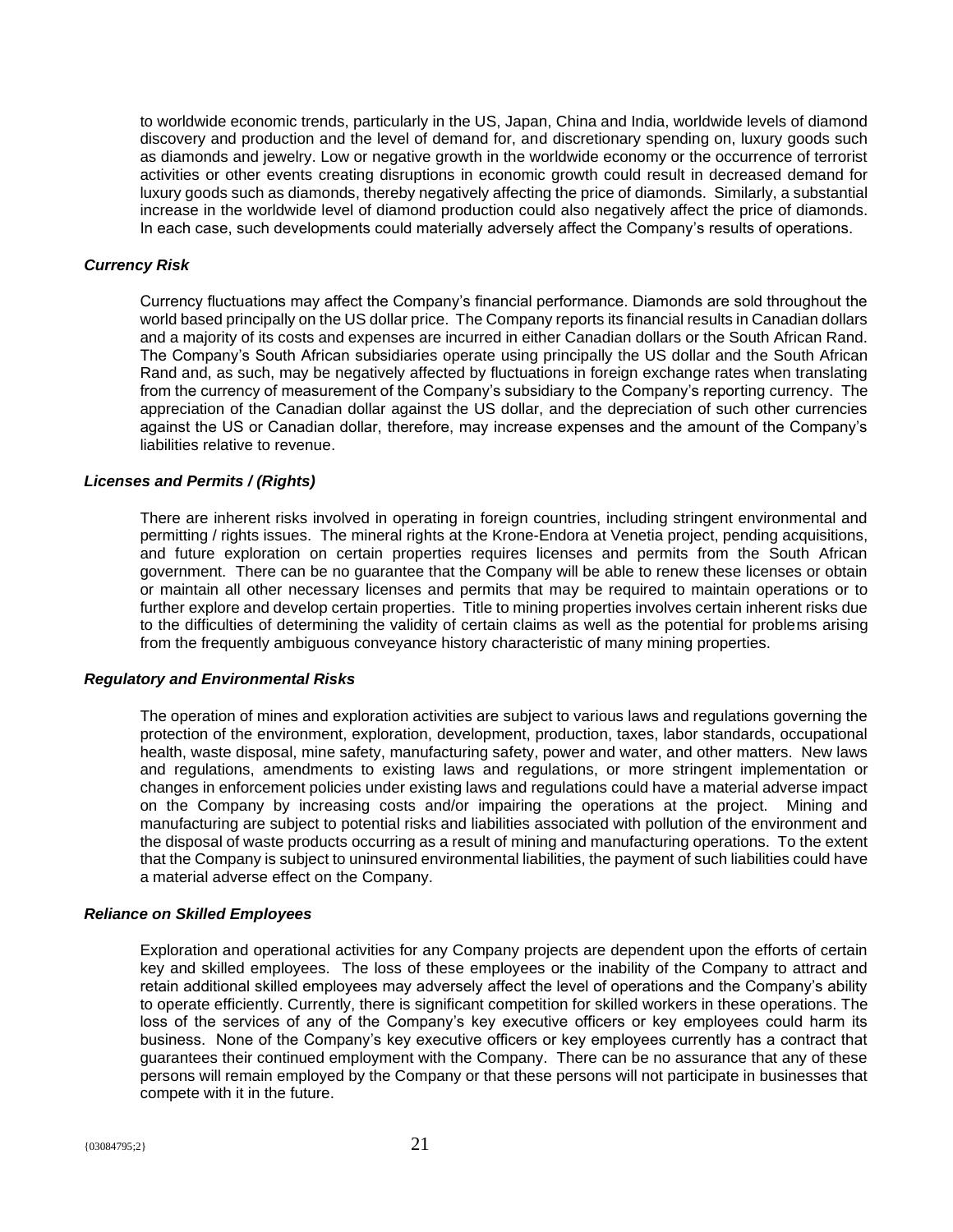#### *Regional Power Supply*

Potential power supply issues in South Africa have been highlighted by the media in the past years with regards to the inability of state-owned power supplier *Eskom* to deliver consistent electricity requirements to many of the larger mines in South Africa. While these issues are not presently expected to affect any of the current operational requirements of the Company, there can be no assurances that any new projects that the Company may acquire or operate will be able to secure the required electrical capacities needed to sustain uninterrupted supply and operations.

#### *Competition*

Within the minerals industry sector, including the diamond tailings re-treatment sector, diamond exploration sector, and various other related methods of diamond mining and production, Diamcor competes with other companies possessing greater financial and technical resources than it may have access to. Even with its current facility, and the promise of any other exploration or diamond producing project, or property, there can be no assurances that the Company will continue to be able to complete or execute its desired programs on its proposed schedules, nor within the cost estimates assumed. If the Company is unable to successfully compete in the diamond market, then its results of operations will be adversely affected.

#### *Securities May Be Volatile and Subject to Wide Fluctuations*

The market price of the Company's securities may be volatile and subject to wide fluctuations. If the Company's revenues do not grow, or grow more slowly than it requires, or if operating or capital expenditures exceed its expectations and cannot be adjusted accordingly, or if some other event adversely affects the Company, the market price of the Company's securities could decline. If securities analysts alter their financial estimates of the Company's financial condition it could affect the price of the Company's securities. Some other factors that could affect the market price of the Company's securities include announcements of new explorations, technological innovations and competitive developments. In addition, if the market for stocks in the Company's industry or the stock market in general experiences a loss in investor confidence or otherwise fails, the market price of the Company's securities could fall for reasons unrelated to its business, results of operations and financial condition. The market price of the Company's stock also might decline in reaction to conditions, trends or events that affect other companies in the market even if these conditions, trends or events do not directly affect the Company. In the past, companies that have experienced volatility in the market price of their stock have been the subject of securities class action litigation. If the Company were to become the subject of securities class action litigation, it could result in substantial costs and a diversion of management's attention and resources.

#### *COVID-19 Global Pandemic*

On March 11, 2020, the World Health Organization declared the novel coronavirus ("COVID-19") a global pandemic. Between March and December 2020, most governments across the jurisdictions in which the Company and many of its customers operate declared a state of emergency in response to the COVID-19 pandemic and concern remains over how governments will react in response to a "second wave" until a vaccine can be made widely available. Due to the ongoing uncertainty resulting from the global pandemic, the Company's operations could continue to be impacted in a number of ways including, but not limited to, a suspension of operations, an inability to ship or sell rough and/or polished diamonds during this period. These possible impacts could result from government directives, the need to modify work practices to meet appropriate health and safety standards, a lack of demand for rough and/or polished diamonds, a lack of available liquidity to meet ongoing operational expenses and, due to or by other COVID-19 related impacts on the availability of labour or to the supply chain. As an emerging risk, the duration and full financial effect of the COVID-19 pandemic is unknown currently, as is the efficacy of government and central bank interventions in the jurisdictions in which the Company and its clients operate, the Company's business continuity plan and other mitigating measures. While the impact of COVID-19 is expected to be temporary, the current circumstances are dynamic and the impacts of COVID-19 on our business operations, including the duration and impact that it may have on our ability to ship and sell diamonds, on demand for rough and polished diamonds, on our suppliers, on our employees and on global financial markets, cannot be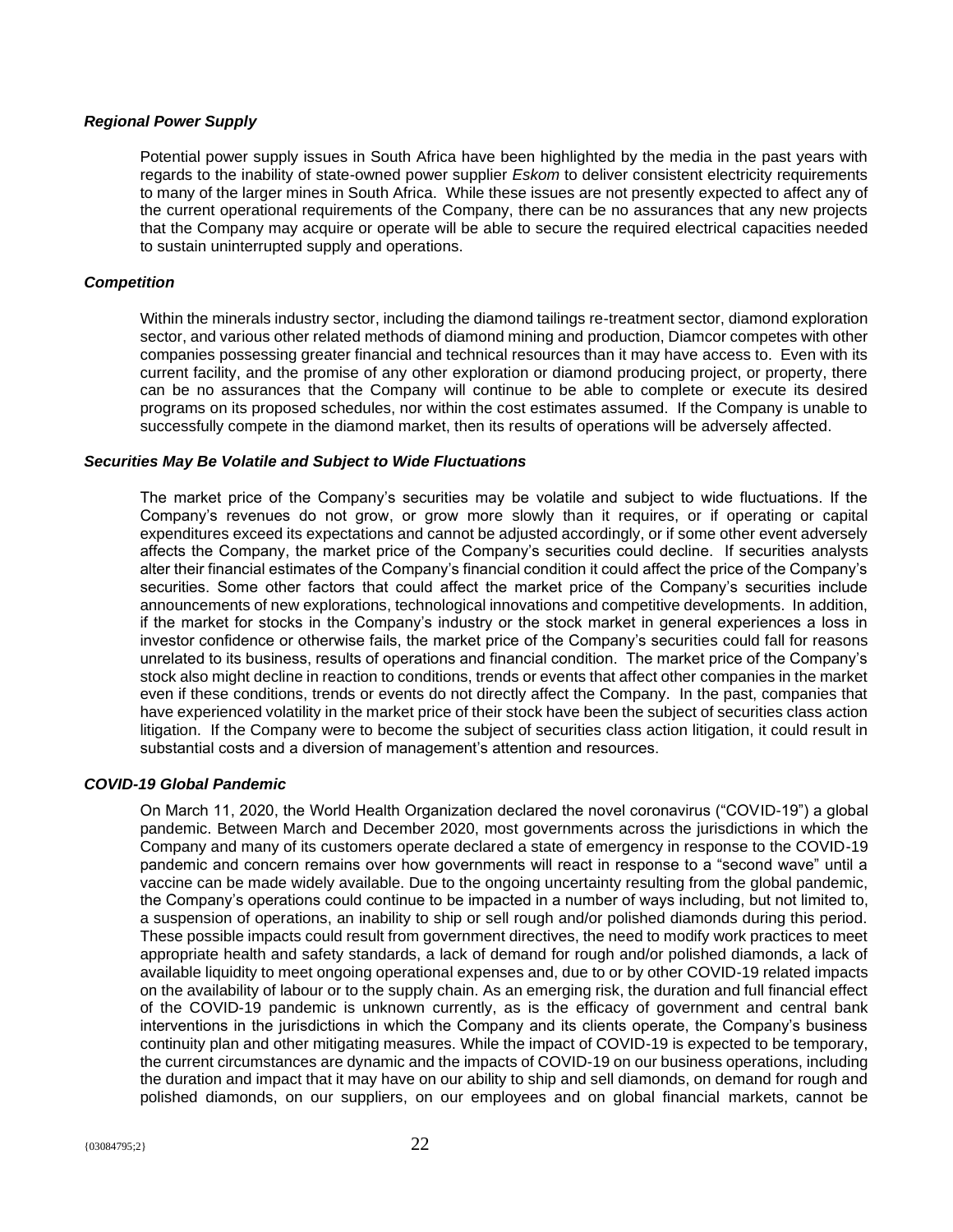reasonably estimated at this time. Accordingly, estimates of the extent to which the COVID-19 pandemic may materially and adversely affect the Company's operations, financial results and condition in future periods are also subject to significant uncertainty. The most significant sources of estimation uncertainty include estimated resources, valuation of mineral properties, the provision for deferred taxes and the valuation of decommissioning and site restoration provisions. Management is required to exercise judgment to ensure that disclosures relating to liquidity and the Company's ability to continue as a going concern are appropriate. To this end, the Company manages liquidity risk by maintaining an adequate level of cash and cash equivalents to meet its short-term ongoing obligations and reviews its actual expenditures and forecast cash flows on a regular basis. Changes in demand for rough and/or polished diamonds and diamond prices, production levels and related costs, foreign exchange rates and other factors all impact the Company's liquidity position. Uncertainty about judgments, estimates and assumptions made by management during the preparation of the financial statements related to potential impacts of the COVID-19 pandemic on revenue, expenses, assets, liabilities, and note disclosures could result in a material adjustment to the carrying value of the asset or liability affected.

# **RELATED PARTY TRANSACTIONS**

During the year ended March 31, 2021, the Company paid or accrued to key management personnel and consultant's compensation totaling \$336,450, Directors fees of \$76,000 and incentives of \$Nil. As at March 31, 2021, the Company owed a total of \$82,781 (March 31, 2020 - \$103,720) to Directors of the Company and companies controlled by a Director, amounts which are included in accounts payable.

The transactions were in the normal course of operations and are measured at fair value at initial recognition.

#### **OUTSTANDING SHARE INFORMATION**

As at July 29, 2021

| Authorized number of shares:            | Unlimited  |
|-----------------------------------------|------------|
| Issued and outstanding:                 | 73.726.527 |
| Weighted average of shares outstanding: | 73.726.527 |

#### **NATIONAL INSTRUMENT 52-109 ON CERTIFICATION OF ANNUAL AND INTERIM FILINGS**

The Company files a 52-109FV1 certification of annual filing duly executed by the Company's current CEO and CFO as required by securities laws.

#### **DISCLOSURE CONTROLS AND PROCEDURES**

The Company has disclosure controls and procedures in place to provide reasonable assurance that any information required to be disclosed by the Company under securities legislation is recorded, processed, summarized, and reported within the applicable time periods and to ensure that required information is gathered and communicated to the Company's management so that decisions can be made about timely disclosure of that information. The Company's Chief Executive Officer and Chief Financial Officer evaluated the Company's disclosure controls and procedures for the year ended March 31, 2021 and have concluded that the Company's disclosure controls and procedures to be adequate for the above purposes.

Including the Company's transition to IFRS, there have been no significant changes in the Company's disclosure controls, or in other factors that materially affected or are reasonably likely to affect, the Company's disclosure controls subsequent to the date the Company carried out its evaluation.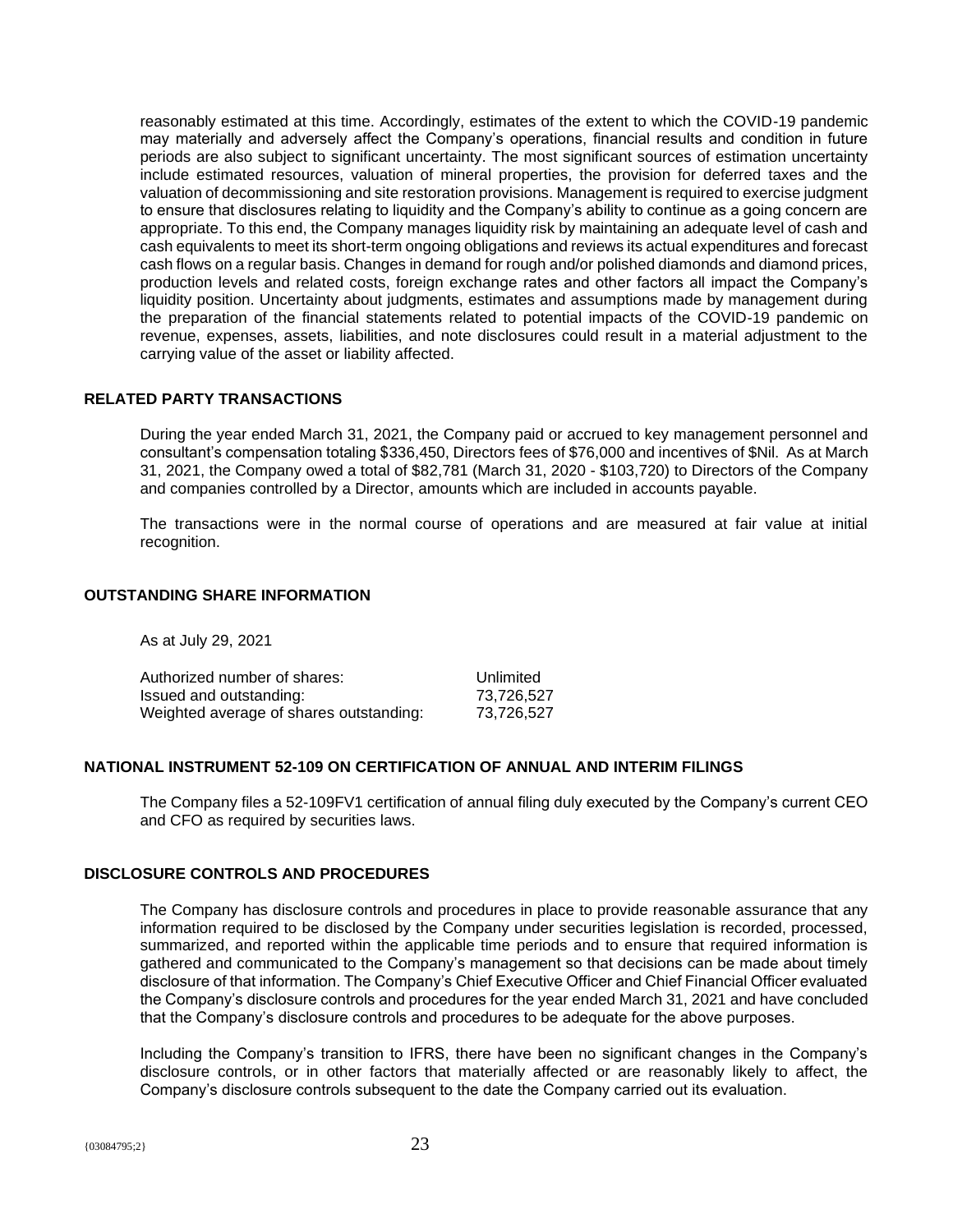#### **SUBSEQUENT EVENTS**

Subsequent to the year ended March 31, 2021, 7 investors in the convertible loan financing converted the principal of their Notes into 4,273,611 Common Shares of the Company as per the conversion terms of the Notes.

On May 12, 2021, 300,000 options were granted to an employee.

On June 4, 2021, the Company announced it intends to reprice 2,857,975 of the Company's outstanding warrants expiring on June 20, 2021, and 1,755,157 of the Company's outstanding warrants expiring on August 29, 2021. These warrants were issued pursuant to a Private Placement financing by the Company completed in 2 tranches on June 20, 2018, and August 29, 2018, respectively, each with an original exercise price of \$0.60 (the "**Warrants**"). The Company intends to amend these Warrants to have an exercise price of \$0.30 per Warrant and to be extended for up to a year from the current applicable expiry date. The repricing of the Warrants and extension of the expiry date of the Warrants was subject to TSX Venture Exchange approval and all applicable securities laws. Subsequently on July 26, 2021 the Company received approval from the TSX Venture Exchange to the amended warrant terms.

On July 2, 2021, an employee exercised 70,000 options.

# **OTHER**

The Company operates offices in both Canada and South Africa and is listed on the Canadian TSX Venture Exchange trading under the symbol "DMI", and on the OTCQB in the USA trading under the symbol "DMIFF". Public company information is available on SEDAR at [www.sedar.com](http://www.sedar.com/) or at the Company's website [www.diamcormining.com.](http://www.diamcormining.com/)

# **CAUTIONARY NOTE REGARDING FORWARD-LOOKING STATEMENTS**

Certain statements included in this MD&A may constitute forward-looking statements within the meaning of securities laws. In some cases, forward-looking statements can be identified by the use of terms such as "may", "will", "should", "expect", "plan", "anticipate", "believe", "intend", "estimate", "predict", "potential", "possible", "continue" or other similar expressions concerning matters that are not historical facts. Forwardlooking statements may relate to management's future outlook and anticipated events or results, and may include statements or information regarding projected capital expenditure requirements, estimated productions, plans, timelines and targets for construction, joint venture relationships, the closing of anticipated acquisitions, mining, development, production and exploration activities, future mining and processing, the number and timing of expected rough diamond sales, projected sales growth, expected gross margin and expense trends, expected diamond prices and expectations concerning the diamond industry.

Forward-looking statements are based on certain factors and assumptions regarding, among other things, mining, production, construction and exploration activities, world economic conditions, the level of worldwide diamond production, and the receipt of necessary regulatory permits. With respect to statements concerning sales growth, Diamcor has assumed that current world economic conditions will not materially change or deteriorate. While Diamcor considers these assumptions to be reasonable based on information currently available to it, they may prove to be incorrect.

Forward-looking statements are subject to certain factors, including risks and uncertainties, which could cause actual results to differ materially from what we currently expect. These factors include, among other things, the uncertain nature of mining activities, risks associated with joint venture operations, risks associated with the remote locations of certain mine sites, risks associated with regulatory requirements,